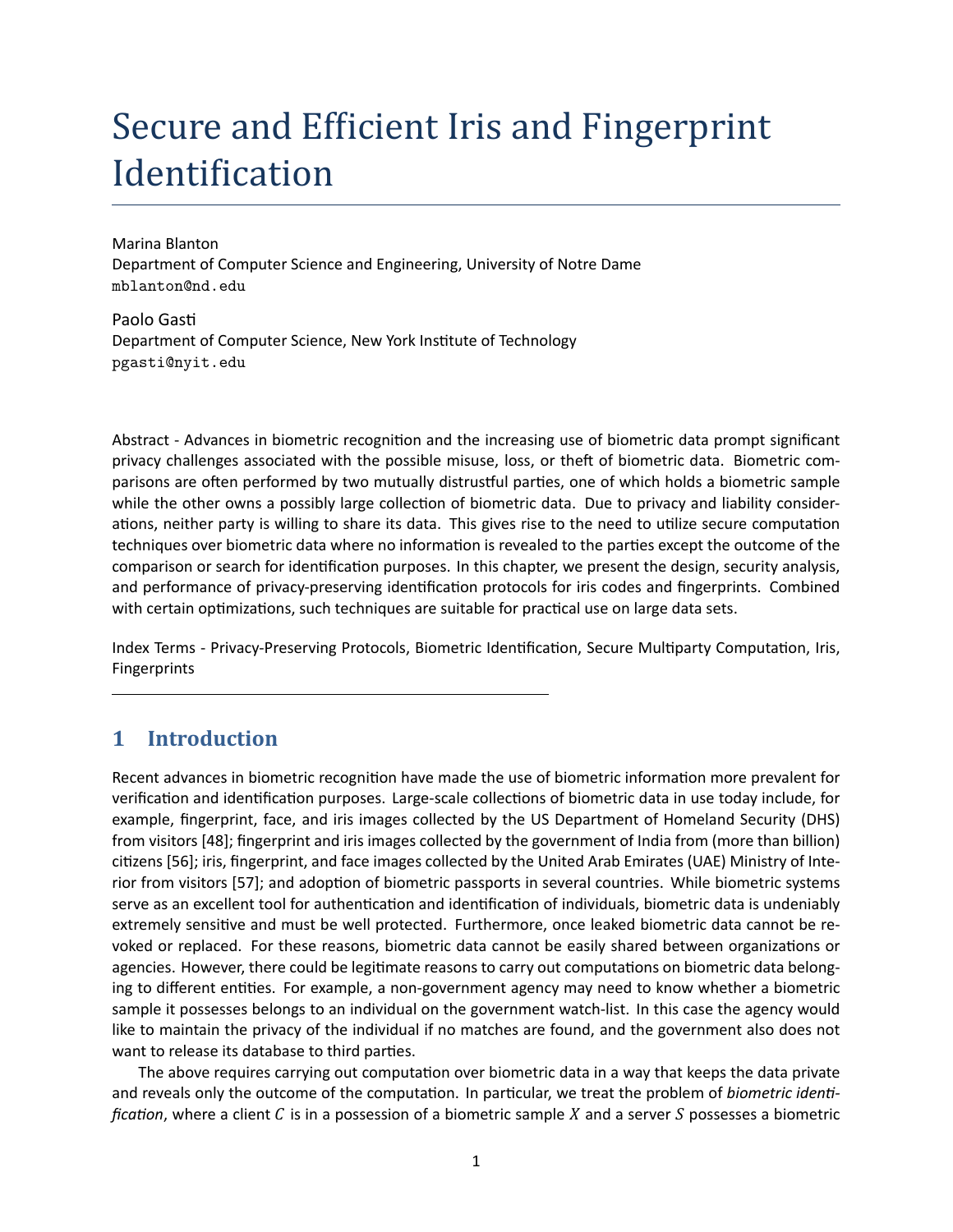database D. The client would like to know whether there is any  $X'$  in D matching X by comparing X to each biometric record in D. The computation amounts to comparing X to each  $Y \in D$  in a privacy-preserving manner. This formulation is general enough to apply to a number of other scenarios, ranging from a single comparison of  $X$  and  $Y$  to the case where two parties need to compute the set of biometric data records common to their respective databases. We assume that the result of comparing  $X$  and  $Y$  is a bit, and no additional information about  $X$  or  $Y$  should be learned by the parties as a result of secure computation. Throughout this chapter, we also assume that  $X$  and  $Y$  correspond to biometric templates, i.e., they have representations suitable for biometric comparison after raw biometric samples have been processed by a feature extraction algorithm. Feature extraction can be performed for each biometric sample independently, and we do not discuss this further.

This chapter introduces and discusses secure techniques that perform the aforementioned computation with provable protection of data privacy. We present protocols for two types of biometric characteristics: iris and fingerprints. While iris codes are normally represented as binary strings and use very similar matching algorithms, there is a variety of representations and comparison algorithms for fingerprints. For that reason, we study two types of matching algorithms for fingerprints: (i) FingerCodes that use fixed-size representations and a simple comparison algorithm and (ii) a traditional and most widely used method for pairing minutia points in one fingerprint with minutiae in another fingerprint. With such techniques, the outcome of the computation can be made available to either party or both of them; for concreteness, in our description we have the client learn the outcome of each comparison.

# **2 Description of Computation**

Without loss of generality, in what follows we assume that client  $C$  holds a single biometric template  $X$  and server S holds a database of biometric data D. The goal is to learn whether  $C$ 's biometric template has a match in  $S$ 's database without learning any additional information. This is accomplished by comparing  $X$  to each biometric template  $Y \in D$ , and as a result of each comparison C learns a bit that indicates whether the comparison resulted in a match.

#### **2.1 Iris**

Let an iris code X be represented as an  $m$ -bit binary string. We use  $X_i$  to denote the i-th bit of X. In iris-based recognition, after feature extraction, biometric comparison is normally performed by computing the *normalized* Hamming distance between two biometric representations. (To simplify presentation, we refer to *normalized Hamming distance* simply as *Hamming distance* henceforth.) Furthermore, the feature extraction process is such that some bits of the extracted string  $X$  are unreliable and are ignored in the comparison process. Information about such bits is stored in an additional  $m$ -bit string, called *mask*, where its  $i$ -th bit is set to 1 if the  $i$ -th bit of  $X$  should be used in the comparison process and is set to 0 otherwise. For iris code X, we use  $M(X)$  to denote the mask associated with X. Often, a predetermined number of bits (e.g., 25% in [31] and 35% in [6]) are considered unreliable in each biometric template. Thus, to compare two biometric templates  $X$  and  $Y$ , their Hamming distance takes into account the respective masks. That is, if the Hamming distance between two iris codes without masks is computed as:

$$
HD(X,Y) = \frac{||X \oplus Y||}{m} = \frac{\sum_{i=1}^{m} (X_i \oplus Y_i)}{m}
$$

the computation of the Hamming distance that uses masks becomes [23]:

$$
HD(X, M(X), Y, M(Y)) = \frac{||(X \oplus Y) \cap M(X) \cap M(Y)||}{||M(X) \cap M(Y)||}
$$
\n(1)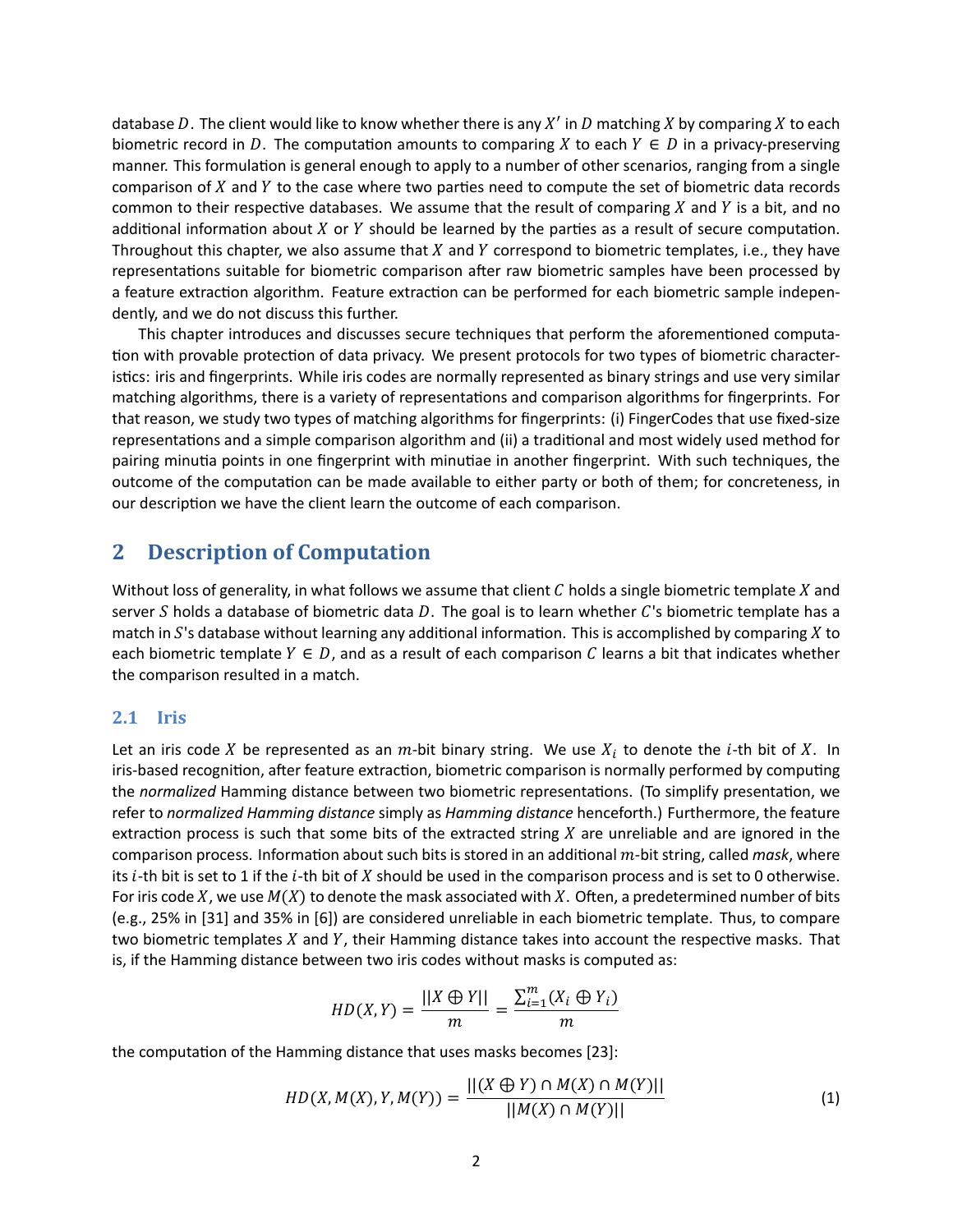In other words, we have

$$
HD(X, M(X), Y, M(Y)) = \frac{\sum_{i=1}^{m} ((X_i \oplus Y_i) \wedge M(X_i) \wedge M(Y_i))}{\sum_{i=1}^{m} (M(X_i) \wedge M(Y_i))}.
$$

Throughout this chapter, we assume that the latter formula is used and simplify the notation to  $HD(X, Y)$ . Then the computed Hamming distance is compared with a specific threshold  $T$ , and the biometric samples  $X$  and  $Y$  are considered to be a match if the distance is below the threshold, and a mismatch otherwise. The threshold  $T$  is chosen based on the distributions of authentic and impostor data. (In the likely case of overlap of the two distributions, the threshold is set to achieve the desired levels of false accept and false reject rates based on the security goals.)

Two iris representations can be slightly misaligned. This problem is usually caused by head tilt during image acquisition. To account for this, the matching process attempts to compensate for the error and rotates a biometric representation by a fixed amount to determine the lowest distance. More precisely, each iris code is represented as a two-dimensional bit array and rotation corresponds to a circular shift which is applied to each row. Each biometric is then rotated to the left and to the right a small fixed number of times, which we denote by  $c$ . The minimum Hamming distance across all rotations is then compared to the threshold. That is, if we let  $LS^j(\cdot)$  (resp.,  $RS^j(\cdot)$ ) denote a circular left (resp., right) shift of the argument by a fixed number of bits (normally 2 bits due to the properties of the feature extraction process), the matching process becomes:

$$
\min(HD(X, LS^{c}(Y)), ..., HD(X, LS^{1}(Y)), HD(X, Y), HD(X, RS^{1}(Y)), ..., HD(X, RS^{c}(Y))) < T \tag{2}
$$

?

Throughout this chapter, we assume that the algorithms for comparing two biometric samples are public, as well as any constant thresholds T. The protocols we present, however, maintain their security and computational performance guarantees even if the (fixed) thresholds are known only to the server who owns the database.

#### **2.2 Fingerprints**

Work on fingerprint identification dates back to the late 1800s, with a number of different approaches currently available (see, e.g., [46] for an overview). The most popular and widely used techniques extract information about minutiae from a fingerprint and store that information as a set of points in the twodimensional plane. Fingerprint comparison in this case consists of finding a matching between two sets of points so that the number of paired minutiae is maximized. In more detail, a biometric template  $X$  is represented as a set of  $m_X$  points  $X = \langle (x_1,y_1,\alpha_1),..., (x_{m_X},y_{m_X},\alpha_{m_X})\rangle$ , where  $x_i$  and  $y_i$  are coordinates of minutia i in a two-dimensional space and  $\alpha_i$  is its orientation (represented as an angle in degrees). A minutia  $X_i = (x_i, y_i, \alpha_i)$  in X and minutia  $Y_j = (x'_j, y'_j, \alpha'_j)$  in Y are considered matching if the spatial (i.e., Euclidean) distance between them is smaller than a given threshold  $d_0$  and the directional difference between them is smaller than a given threshold  $\alpha_0$ . That is, we compute this as:

$$
\sqrt{(x'_j - x_i)^2 + (y'_j - y_i)^2} < d_0 \quad \text{and} \quad \min(|\alpha'_j - \alpha_i|, 360^\circ - |\alpha'_j - \alpha_i|) < \alpha_0. \tag{3}
$$

It is necessary to tolerate small differences in the position and orientation of minutia points to account for errors introduced by feature extraction algorithms (e.g., quantization) and small skin distortions. Two points within a single fingerprint are also assumed to lie within at least distance  $d_0$  of each other.

Before two fingerprints can be compared, they need to be pre-aligned, which maximizes the number of matching minutiae. We can distinguish two types of alignment: absolute and relative. With absolute alignment, each fingerprint is pre-aligned independently using the core point or other information. With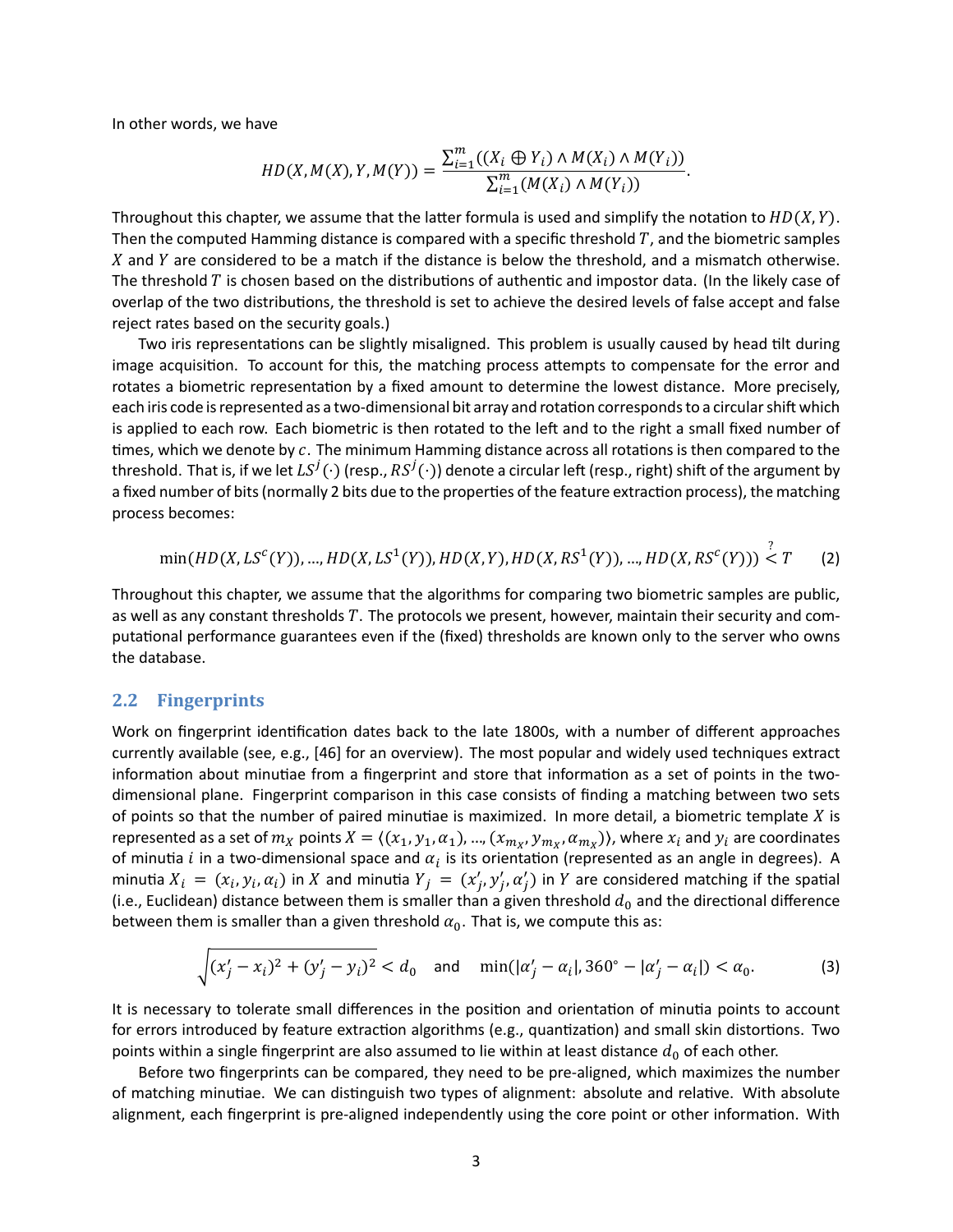relative alignment, information contained in two biometric samples is used to guide their alignment relative to each other. While relative pre-alignment can be more accurate that absolute pre-alignment, such techniques are not practical within a privacy-preserving protocol due to the additional overhead, and we assume that absolute pre-alignment is used. To increase the accuracy of the matching process, a single fingerprint can be stored using a small number of representations with slightly different alignments, and the result of the comparison is a match if at least one of them matches the biometric template being queried.

A simple way used for determining a pairing between minutiae of fingerprints  $X$  and  $Y$  consists of pairing a minutia  $X_i$  with the closest minutia  $Y_j$  in  $Y$ . Let  $mm(X_i, Y_j)$  denote the minutiae matching predicate in Equation 3. Then the pairing function  $P(\cdot)$  that determines the mapping of minutiae in X and Y can be defined as follows: for  $i = 1, ..., m_X$ ,  $P(i) = j$  if  $Y_j$  is the closest to  $X_i$  among all  $Y_k \in Y$  such that  $mm(X_i,Y_k)=1$ , and  $P(i)=\boxtimes$  if no such  $Y_j$  exists. Because each minutia  $Y_j$  can be paired with at most one minutia from  $X$ , the above algorithm needs to mark all minutiae in  $Y$  that have already been paired with a point in  $X$  to enforce this constraint.

The above approach will not find the optimum assignment (i.e., the one that maximizes the number of mates) because to find such a pairing a minutia  $X_i$  might need to be paired with another minutia  $Y_i$  which is not the closest to  $X_i$ . The optimum pairing can be achieved by formulating the problem as an instance of minimum-cost maximum flow, where fingerprints  $X$  and  $Y$  are used to create a flow network. Then this problem can be solved using one of the known algorithms such as Ford-Fulkerson [26] and others. In particular, [37, 58] use a flow network representation of minutia pairing problem to find an optimal pairing, where there is an edge from a node corresponding to minutia  $X_i \in X$  to  $Y_j \in Y$  iff  $mm(X_i, Y_j) =$ 1. We refer the reader to [37, 58] for additional detail. For fingerprints consisting of  $m$  minutiae, the optimal pairing can be found in  $O(m^2)$  time using Ford-Fulkerson algorithm because each minutia from  $X$ is connected to at most a constant number of minutiae from  $Y$ . In a privacy-preserving setting, however, when information about connections between minutiae in  $X$  and  $Y$  (and thus the structure of the graph) must remain private, the complexity of this approach would increase. For example, a solution based on [11] would result in complexity  $O(m^3\log m)$ , which is substantially slower even for modest values of  $m$ . We therefore implement the pairing approach based on the minimum distance outlined above. The algorithm is not guaranteed to find the optimal pairing, but performs well in the privacy-preserving setting.

For the purposes of this chapter, we assume that during fingerprint identification the number of minutiae in a pairing is compared to a fixed threshold  $T$ . If in specific fingerprint comparison algorithms this threshold is not constant, but rather is a function of biometric templates  $X$  and  $Y$  being compared (e.g., a function of the number of points in each template), our techniques can be easily extended to accommodate those variations as well.

Fingerprint matching can also be performed using a different type of information extracted from a fingerprint image. One example is FingerCode [36] which uses texture information from a fingerprint scan to form fingerprint representation X. While FingerCodes are not as distinctive as minutia-based representations and are best suited for use in combination with minutiae to improve the overall accuracy of fingerprint comparisons [46], FingerCode-based identification can be implemented very efficiently in a privacypreserving protocol. In particular, each FingerCode consists of a fixed number  $m$  elements of  $\ell$  bits each. Then FingerCodes  $X = (x_1, ..., x_m)$  and  $Y = (y_1, ..., y_m)$  are considered a match if the Euclidean distance between their elements is below the threshold  $T$ :

$$
\sqrt{\sum_{i=1}^{m} (x_i - y_i)^2} \le T
$$
 (4)

The technique we present in this chapter is substantially faster, in terms of both computation and communication, than earlier techniques (e.g., from [5]). We then also proceed with providing a secure protocol for more accurate (but less efficient) minutia-based matching algorithm.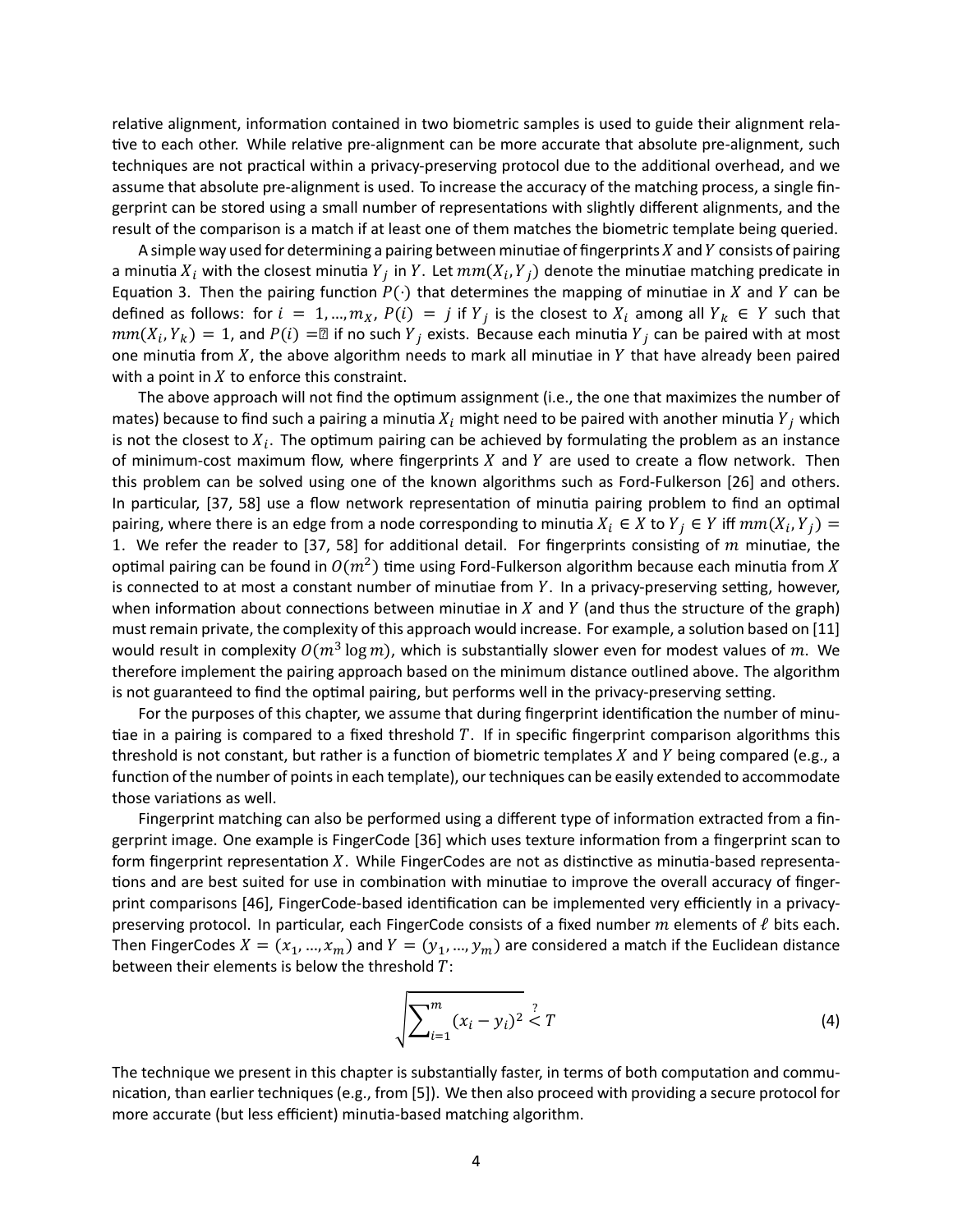# **3 Cryptographic Preliminaries**

Security model. Intuitively, the level of security that a privacy-preserving construction should achieve is the same as having the participants privately send their inputs to a trusted third party who performs the computation and privately sends the result back. Then a secure technique should provide the same level of data privacy, but without assuming the existence of such a trusted third party.

Our security model is the standard model for secure two-party computation in presence of semi-honest participants [27] (also known as honest-but-curious or passive). In particular, it means that the parties follow the prescribed behavior, but might try to compute additional information from the information obtained during protocol execution. Security in this setting is defined using simulation argument: the protocol is secure if the view of protocol execution for each party is computationally indistinguishable from the view simulated using that party's input and output only. This means that the protocol execution does not reveal any additional information to the participants. The definition below formalizes the notion of security for two semi-honest participants:

**Definition 1** *Let parties*  $P_1$  and  $P_2$  *engage in a protocol*  $\pi$  that computes function  $f(in_1, in_2) = (out_1, out_2)$ , where  $in_i$  and  $out_i$  denote input and output of party  $P_i$ , respectively. Let  $\mathrm{VIEW}_{\bm{\pi}}(P_i)$  denote the view of  $p$ articipant  $P_i$  during the execution of protocol  $\pi.$  More precisely,  $P_i$ 's view is formed by its input, internal  $r$ andom coin tosses  $r_i$ , and messages  $m_1,$  …,  $m_t$  passed between the parties during protocol execution:

$$
VIEW_{\pi}(P_i) = (in_i, r_i, m_1, ..., m_t).
$$

We say that protocol  $\pi$  is secure against semi-honest adversaries if for each party  $P_i$  there exists a probabilistic polynomial time simulator  $\boldsymbol{S}_{\boldsymbol{i}}$  such that

$$
\{S_i(in_i, f_i(in_1, in_2)), f(in_1, in_2)\} \equiv \{VIEW_{\pi}(P_i), (out_1, out_2)\},\
$$

where  $f_i(in_1,in_2)$  denotes the *i*th element that  $f(in_1,in_2)$  outputs and " $\equiv$ " denotes computational indis-*Ɵnguishability.*

**Homomorphic encryption.** Our constructions use a semantically secure additively homomorphic encryption scheme. Informally, semantic security means that a computationally bounded adversary cannot learn any information about the encrypted message from the ciphertext with more than negligible probability in the security parameter (see, e.g., [27] for a formal definition). In an additively homomorphic encryption scheme defined by three algorithms (Setup, Enc, Dec),  $Enc(m_1) \cdot Enc(m_2) = Enc(m_1 + m_2)$  for any two plaintexts  $m_1$  and  $m_2$ , which also implies that  $Enc(m_1)^{m_2} = Enc(m_2 \cdot m_1)$ , where plaintext  $m_2$  is known. While any encryption scheme with the above properties (such as the well known Paillier encryption scheme [50]) suffices for the purposes of this chapter, the construction due to Damgård et al. [21, 20] (DGK) is of particular interest here.

To be able to understand optimizations used in our techniques, we briefly describe the relevant encryption schemes. In Paillier encryption scheme, a public key consists of a k-bit RSA modulus  $N = pq$ , where p and  $q$  are prime numbers of bitlength  $k/2$  and  $k$  is the security parameter, and an element  $g$  whose order is a multiple of  $N$  in  $\mathbb{Z}_{N^2}^*$ . Given a message  $m\in\mathbb{Z}_N$ , encryption is performed as  $Enc(m)=g^mr^n \bmod N^2$ , where  $r \stackrel{R}{\leftarrow} \mathbb{Z}_N$  and notation  $a \stackrel{R}{\leftarrow} A$  means that  $a$  is chosen uniformly at random from the set  $A$ . In DGK encryption scheme [21, 20], which was designed to work with small plaintext spaces and has shorter ciphertext size than other randomized encryption schemes, a public key consists of (i) a (small, possibly prime) integer u that defines the plaintext space, (ii) k-bit RSA modulus  $N = pq$  such that p and q are  $k/2$ -bit primes,  $v_p$  and  $v_q$  are t-bit primes for another security parameter t (smaller than k), and  $uv_p|(p-1)$  and  $uv_q|(q-1)$ , and (iii) elements  $g,h\,\in\,\mathbb{Z}_N^*$  such that  $g$  has order  $uv_pv_q$  and  $h$  has order  $v_pv_q.$  Given a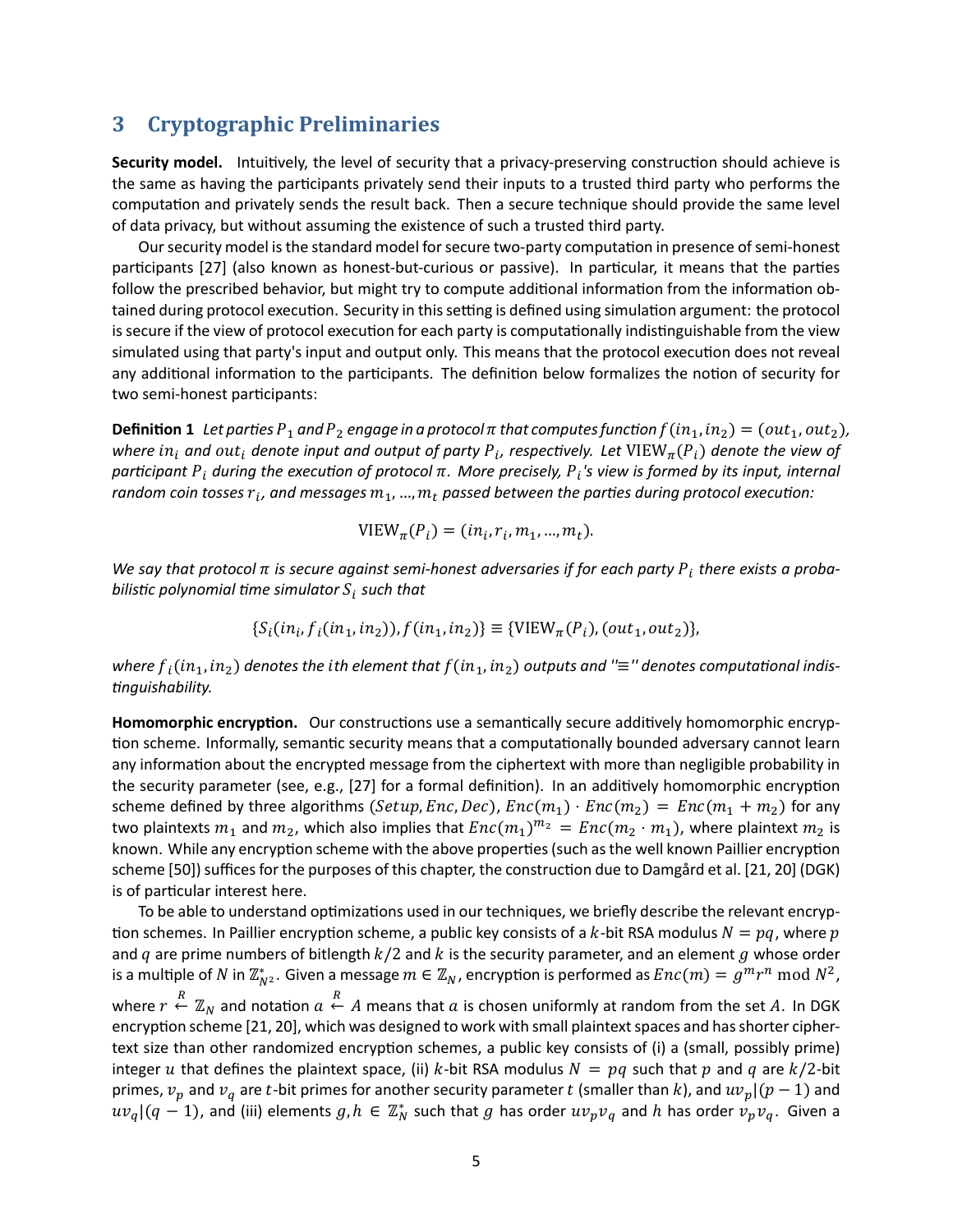message  $m\in \mathbb{Z}_u$ , encryption is performed as  $Enc(m)=g^m h^r \bmod N$ , where  $r\stackrel{R}{\leftarrow} \{0,1\}^{2.5t}.$  We refer the reader to the original publications [50] and [21, 20], respectively, for any additional information.

Garbled circuit evaluation. Originated in Yao's work [59], garbled circuit evaluation allows two parties to securely evaluate any function represented as a boolean circuit. The basic idea is that, given a Boolean circuit composed of gates, one party  $P_1$  creates a garbled circuit by assigning to each wire two randomly chosen labels (one corresponding to 0 and the other corresponding to 1).  $P_1$  also encodes gate information in a way that given labels corresponding to the input wires (encoding specific inputs), the label corresponding to the output of the gate on those inputs can be recovered. The second party,  $P_2$ , evaluates the circuit using labels corresponding to inputs of both  $P_1$  and  $P_2$  (without learning anything in the process since  $P_2$ does not know the meaning of the (random) labels that it sees during evaluation). At the end, the result of the computation can be recovered by linking the computed output labels to the bits which they encode.

Recent literature provides optimizations that reduce computation and communication overhead associated with circuit construction and evaluation. Kolesnikov and Schneider [40] describe an optimization that permits XOR gates to be evaluated for free, i.e., there is no communication overhead associated with such gates and their evaluation does no involve cryptographic functions. Pinkas et al. [51] additionally give a mechanism for reducing communication complexity of binary gates by 25%: now each gate can be specified by encoding only three outcomes of the gate instead of all four. Finally, Kolesnikov et al. [39] improve the complexity of certain commonly used operations such as addition, multiplication, comparison, etc. by reducing the number of non-XOR gates: adding two  $n$ -bit integers requires  $5n$  gates,  $n$  of which are non-XOR gates; comparing two  $n$ -bit integers requires  $4n$  gates,  $n$  of which are non-XOR gates; and computing the minimum of t n-bit integers (without the location of the minimum value) requires  $7n(t - 1)$  gates,  $2n(t - 1)$  of which are non-XOR gates. Garbling and evaluation of large circuits can also be pipelined [32], so that the entire circuit does not have to reside in memory.

With the above techniques, evaluating a non-XOR gates involves one invocation of the hash function [40] (which is assumed to be correlation robust [42]) or one call to AES [7]. During garbled circuit evaluation,  $P_2$  directly obtains keys corresponding to  $P_1$ 's inputs from  $P_1$  and engages in the oblivious transfer (OT) protocol to obtain keys corresponding to  $P_2$ 's inputs.

**Oblivious Transfer.** In 1-out-of-2 Oblivious Transfer,  $OT_1^2$ , one party, the sender, has as its input two strings  $m_0$ ,  $m_1$  and another party, the receiver, has as its input a bit b. At the end of the protocol, the receiver learns  $m_b$  and the sender learns nothing. Similarly, in 1-out-of-N OT the receiver obtains one of the N strings held by the sender. There is a rich body of research literature on OT, and in this chapter we use its efficient implementation from [47] as well as OT extension from [35] that reduces a large number of OT protocol executions to  $\kappa$  of them, where  $\kappa$  is the security parameter. This, in particular, means that obtaining the keys corresponding to  $P_2$ 's inputs in garbled circuit evaluation by  $P_2$  incurs only small overhead. We note that there are other very recent OT extensions such as [38] and [2] that further reduce the cost of OT and their usage in our solution will reduce the overhead that we report.

# **4 Secure Iris Identification**

In this section, we present our solution for biometric identification based on iris codes. Our solution combines homomorphic encryption with garbled circuit evaluation. The rationale behind building hybrid protocols is that the use of homomorphic encryption will allow an encrypted template  $X$  to be used in comparisons to many  $Y \in D$ , while garbled circuits are very fast for certain operations such as comparisons, where techniques based on homomorphic encryption are much more costly.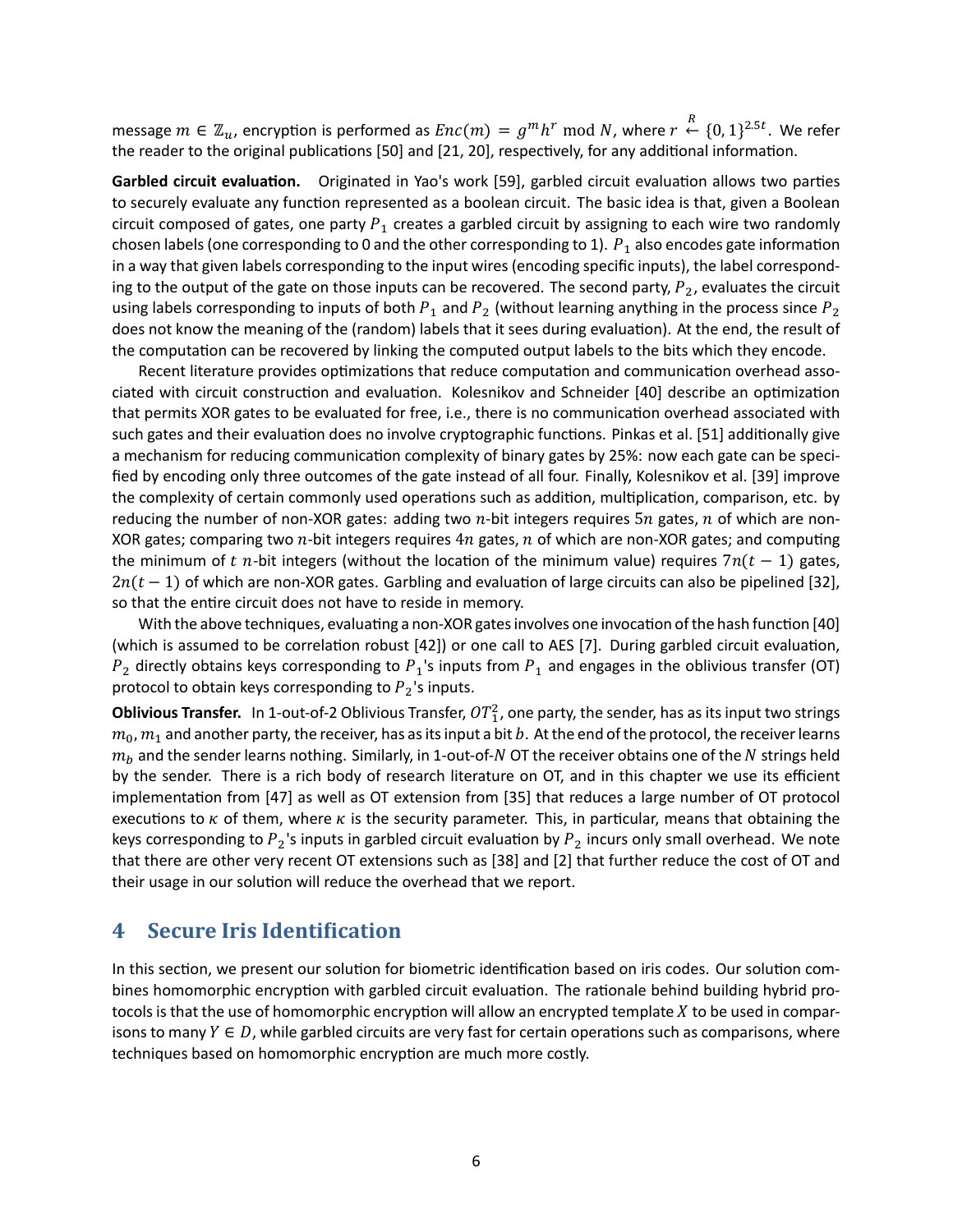#### **4.1 Structural Optimization of the Computation**

As indicated in Equation 1, computing the distance between two iris codes involves securely evaluating the division operation. While techniques for carrying out this operation using secure multi-party computation are known (see, e.g.,  $[3, 17, 9, 18]$ ), their performance in practice is often substantially slower than performance of other elementary operations, which poses a problem for this application. For an example, according to [8], two-party evaluation of garbled circuits for division produced by Fairplay [45] takes several seconds for numbers of length 24--28 bits, but circuits for longer integers could not be constructed due to the rapidly increasing memory requirements of Fairplay. More recent results achieve faster circuit evaluation, but performance of this operation normally is not reported.<sup>1</sup> Fortunately, in our case the computation can be rewritten to completely avoid this operation and replace it with multiplication. That is, using the notation

$$
HD(X,Y) = ||(X \oplus Y) \cap M(X) \cap M(Y)|| / ||M(X) \cap M(Y)|| = D(X,Y) / M(X,Y),
$$

instead of testing whether  $HD(X, Y) \nightharpoonup^? T$ , we can test whether  $D(X, Y) \nightharpoonup^? T \cdot M(X, Y)$ . While the computation of the minimum distance as used in Equation 2 is no longer possible, we can replace it with equivalent computation that does not increase its cost. Now the computation becomes:

$$
D(X, LS^{c}(Y)) \stackrel{?}{\leq} T \cdot M(X, LS^{c}(Y)) \vee \cdots \vee D(X, RS^{c}(Y)) \stackrel{?}{\leq} T \cdot M(X, RS^{c}(Y))
$$
 (5)

When this computation is carried out over real numbers,  $T$  lies in the range [0, 1]. In our case, it is desirable to carry out the computation over the integers, which means that we ""scale up" all values with the desired level of precision. That is, by using  $\ell$  bits to achieve desired precision, we multiply  $D(X,Y)$  by  $2^\ell$  and let  $T$ range between 0 and  $2^{\ell}$ . Now  $2^{\ell}D(X,Y)$  and  $T\cdot M(X,Y)$  can be represented using  $\lceil\log m\rceil+\ell$  bits.

#### **4.2 Base Protocol**

In what follows, we first describe the basic privacy-preserving protocol for iris codes. The consecutive section presents optimizations and the resulting performance of the protocol. At the high level, the solution consists of using encrypted data to compute (partial) distances between biometric templates, after which we switch to garbled circuit evaluation for finishing the computation and producing the final result.

With this approach, the client C generates a public-private key pair  $(pk, sk)$  for an additively homomorphic encryption scheme and distributes the public key  $pk$ . This is a one-time setup cost for the client for all possible invocations of this protocol with any number of servers. During the protocol itself, the secure computation proceeds as specified in Equation 5. In the beginning, C sends its inputs encrypted with  $pk$  to the server  $S$ . At the server side, the computation first proceeds using homomorphic encryption, but later the client and the server convert the intermediate result into a secret-shared form and finish the computation using garbled circuit evaluation. As mentioned before, we employ this structure due to the fact that secure two-party computation of the comparison operation is significantly faster using garbled circuit evaluation, but the rest of the computation in our case is best performed on encrypted values.

To compute  $D(X,Y)=\sum_{i=1}^m(X_i\oplus Y_i)$   $\wedge$   $M(X_i)$   $\wedge$   $M(Y_i)$  using algebraic computation, we use  $X_i\oplus Y_i=$  $X_i(1 - Y_i) + (1 - X_i)Y_i$  and obtain:

$$
D(X,Y) = \sum_{i=1}^{m} (X_i(1 - Y_i) + (1 - X_i)Y_i)M(X_i)M(Y_i).
$$

<sup>&</sup>lt;sup>1</sup>Secure evaluation of the division operation in the multi-party setting was reported in [30, 12, 1], but such techniques cannot be directly used in the two-party setting that we employ.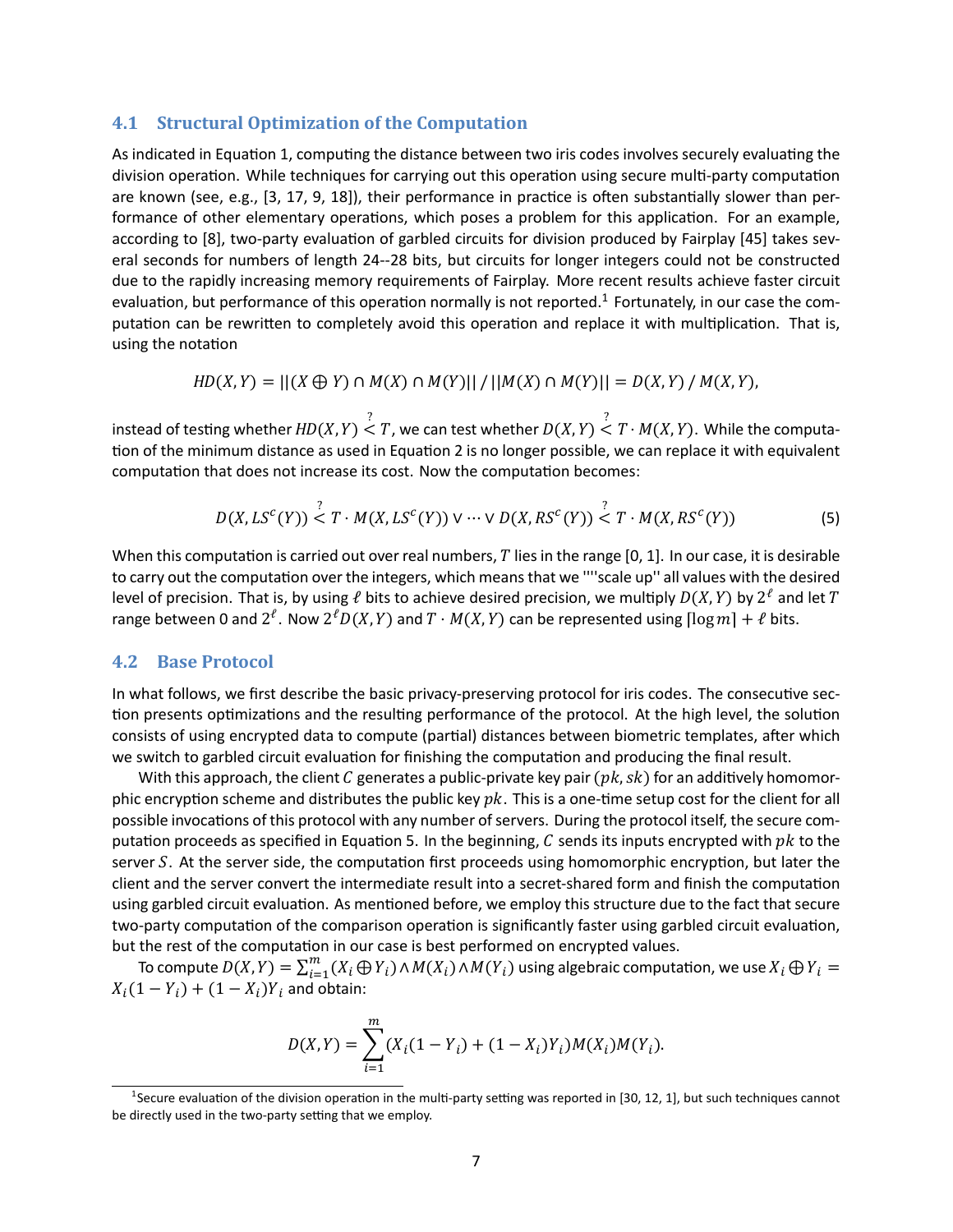**Input:** C has biometric template X,  $M(X)$  and key pair  $(pk, sk)$ ; S has a database D composed of biometric templates in the form  $Y$ ,  $M(Y)$ .

**Output:** C learns what records in D resulted in match with X if any, i.e., it learns a bit as a result of comparison of X with each  $Y \in D$ .

**Protocol steps**:

- 1. For each  $i = 1, ..., m$ , C computes encryptions  $\langle a_{i_1}, a_{i_2} \rangle = \langle Enc(X_i M(X_i)) \rangle, Enc((1 X_i) M(X_i)) \rangle$  and sends them to  $S$ .
- 2. For each  $i = 1, ..., m$ , S computes encryption of  $M(X_i)$  by setting  $a_{i3} = a_{i1} \cdot a_{i2} = Enc(X_iM(X_i)) \cdot Enc((1 X_i$ ) $M(X_i)$  =  $Enc(M(X_i))$ .
- 3. For each record Y in the database, S and C perform the following steps in parallel:
	- (a) For each amount of shift  $j = -c, ..., 0, ..., c$ , S rotates the bits of Y by the appropriate number of positions to obtain  $Y^j$  and proceeds with all  $Y^j$ 's in parallel.
		- i. To compute  $(X_i\oplus Y_i^j)M(X_i)M(Y_i^j)=(X_i(1-Y_i^j)+(1-X_i)Y_i^j)M(X_i)M(Y_i^j)$  in encrypted form,  $S$  computes  $b_i^j = a_{i1}^{(1-Y_i^j)M(Y_i^j)} \cdot a_{i2}^{Y_i^jM(Y_i^j)} = Enc(X_iM(X_i)(1-Y_i^j)M(Y_i^j) + (1-X_i)M(X_i)Y_i^jM(Y_i^j)).$
		- ii. S adds the values contained in  $b_i^j$ 's to obtain  $b^j = \prod_{i=1}^m b_i^j = Enc(\sum_{i=1}^m (X_i \oplus Y_i^j)M(X_i)M(Y_i^j)) =$  $Enc(||(X \oplus Y^j) \cap M(X) \cap M(Y^j)||)$ . S then "lifts up" the result, blinds, and randomizes it as  $c^j =$  $(b^j)^{2^\ell} \cdot \mathit{Enc}(r_S^j)$ , where  $r_S^j$  $\stackrel{R}{\leftarrow}$  {0, 1}<sup>[log m]+ $\ell$ + $\kappa$ , and sends the resulting  $c^{j}$  to C.</sup>
		- iii. To obtain  $T(|[M(X) \cap M(Y^j)|]),$   $S$  computes  $d_i^j = a_{i3}^{M(Y^j_i)} = Enc(M(X_i) \cdot M(Y^j_i))$  and  $d^j = (\prod_{i=1}^m d_i^j)^T =$  $Enc(T(\sum_{i=1}^m M(X_i)M(Y_i^j)))$ . S blinds and randomizes the result as  $e^j = d^j \cdot Enc(t^j_S)$ , where  $t^j_S$  $\overset{R}{\leftarrow}$  $\{0, 1\}^{\lceil \log m \rceil + \ell + \kappa}$ , and sends  $e^j$  to C.
		- iv. C decrypts the received values and sets  $r_c^j = Dec(c^j)$  and  $t_c^j = Dec(e^j)$ .

(b) C and S perform 2c + 1 comparisons and OR of the results of the comparisons using garbled circuit. C enters  $r_c^j$ 's and  $t_c^j$ s, S enters  $-r_s^j$ 's and  $-t_s^j$ 's, and C learns bit b computed as  $V_{j=-c}^c((r_c^j-r_S^j) \stackrel{?}{\leq} (t_c^j-t_s^j))$ . To achieve this, S creates the garbled circuit and sends it to C. C obtains keys corresponding to its inputs using OT, evaluates the circuit, and  $S$  sends to  $C$  the key-value mapping for the output gate.

Figure 1: Secure two-party protocol for iris identification.

 $M(X,Y)$  is computed as  $\sum_{i=1}^m M(X_i) M(Y_i)$ . Then if the server obtains encryptions of  $X_iM(X_i)$ ,  $(1{-}X_i)M(X_i)$ , and  $M(X_i)$  for each *i* from the client, it will be able to compute  $D(X, Y)$  and  $M(X, Y)$  using its knowledge of the  $Y_i$ 's and the homomorphic properties of the encryption. Figure 1 describes the protocol, in which after receiving  $C$ 's encrypted values  $S$  produces  $Enc(M(X_i))$ 's and proceeds to compute  $D(X, Y^j)$  and  $M(X, Y^j)$ in parallel for each Y in its database. Here  $Y^j$  denotes biometric template Y shifted by  $j$  positions and  $j$ ranges from  $-c$  to  $c$ . At the end of steps 3(a).i and 3(a).ii the server obtains  $Enc(2^{\ell}D(X,Y^j) + r_S^j)$  for a randomly chosen  $r_S^j$  of its choice, and at the end of step 3(a).iii S obtains  $Enc(T\cdot M(X,Y^j) + t_S^j)$  for a random  $t_S^j$  of its choice. The server sends these values to the client who decrypts them. Therefore, at the end of step 3(a)  $C$  holds  $r^j_C=2^\ell D(X,Y^j)+r^j_S$  and  $t^j_C=T\cdot M(X,Y^j)+t^j_S$  and  $S$  holds  $-r^j_S$  $_s^j$  and  $-t_C^j$ , i.e., they additively share  $2^\ell D(X,Y^j)$  and  $T\cdot M(X,Y^j)$ .

What remains to compute is  $2c + 1$  comparisons (one per each  $Y^j$ ) followed by  $2c$  OR operations as specified by Equation 5. This is accomplished using garbled circuit evaluation, where  $C$  enters  $r_C^j$  $_c^j$ 's and  $t_c^j$  $C^{\prime}$ s and  $S$  enters  $r_S^{\hat J}$  $_s^j$ 's and  $t^j_{\mathcal{S}}$  $S^{\prime}$ 's and they learn a bit, which indicates whether Y was a match.

Note that since  $r_{C}^{j}$  $_{\mathcal{C}}^{j}$ 's,  $r_{\mathcal{S}}^{j}$  $_s^j$ 's,  $t_c^j$  $_c^j$ 's and  $t^j_{\mathcal{S}}$  $S^{\prime}$ s are used as inputs to the garbled circuit and will need to be added inside the circuit, we want them to be as small as possible. Therefore, instead of providing unconditional hiding by choosing  $t^{\dot J}_S$  $_s^j$  and  $r_\mathcal{C}^j$  $\frac{J}{C}$  from  $\mathbb{Z}_N^*$  (where  $N$  is from  $pk$ ), the protocol achieves statistical hiding by choosing these random values to be  $\kappa$  bits longer than the values that they protect, where  $\kappa$  is a security parameter (so that the value  $t^j$  revealed to  $\mathcal C$  statistically hides the computed distance).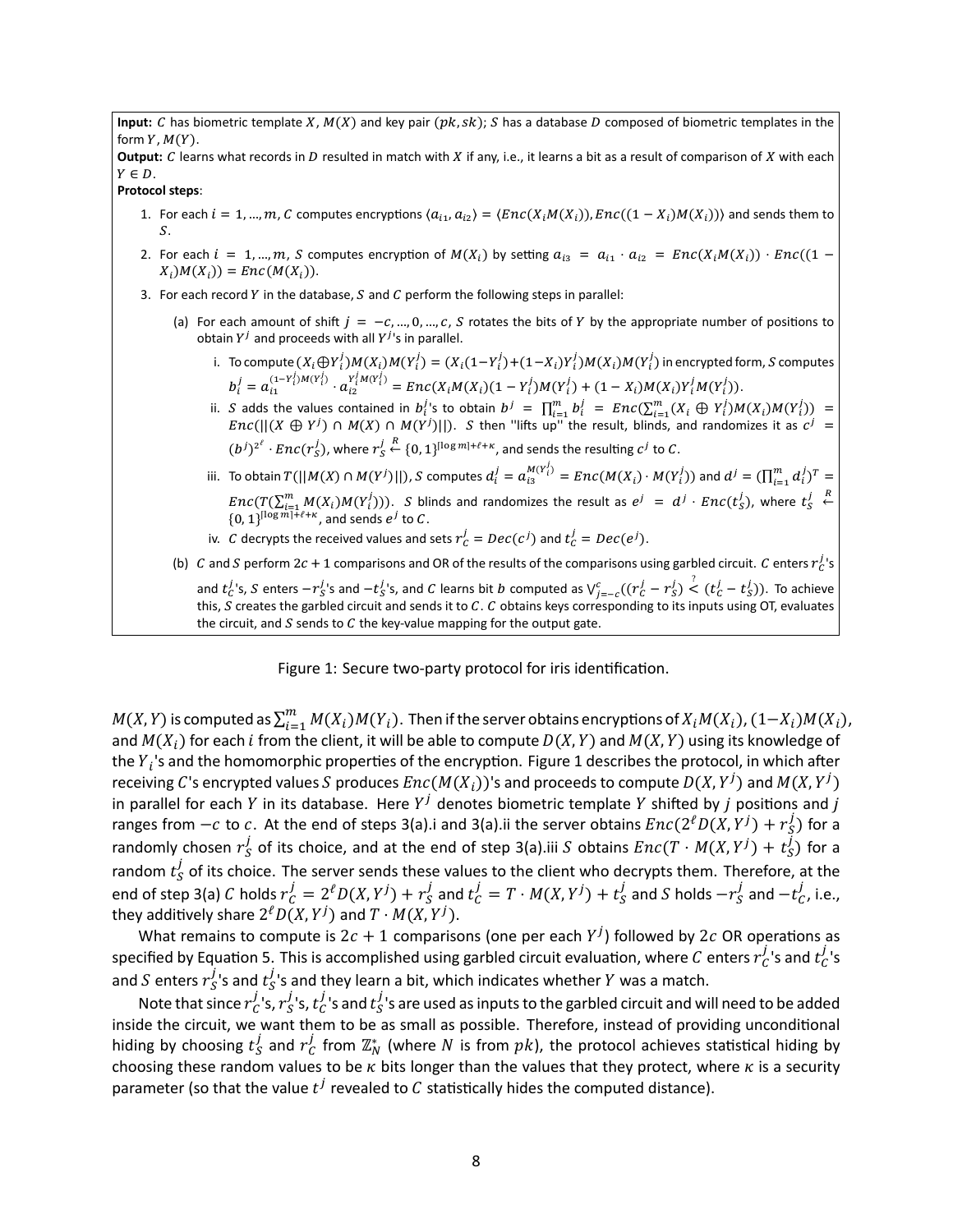#### **4.3 Optimizations**

Pre-computation and offline communication. Similar to other literature on secure biometric identification, we distinguish between offline and online stages, where any computation and communication that does not depend on the inputs of the participating parties can be moved to the offline stage. In our protocol, first notice that most modular exponentiations (the most expensive operation in the encryption scheme) can be precomputed. That is, the client needs to produce  $2m$  encryptions of bits. Because both  $m$  and the average number of 0's and 1's in a biometric template and a mask are known, the client can produce a sufficient number of bit encryptions in advance. In particular,  $X$  normally will have 50% of 0's and 50% of 1's, while 75% (or a similar number) of  $M(X)$ 's bits are set to 1 and 25% to 0 during processing. Let  $p_0$  and  $p_1$  ( $q_0$ and  $q_1$ ) denote the fraction of 0's and 1's in an iris code (resp., its mask), where  $p_0 + p_1 = q_0 + q_1 = 1$ . Therefore, to have a sufficient supply of ciphertexts to form tuples  $\langle a_{i1}, a_{i2} \rangle$ , the client needs to precompute  $(2q_0+q_1(p_1+\varepsilon)+q_1(p_0+\varepsilon))m = (1+q_0+2q_1\varepsilon)m$  encryptions of 0 and  $(q_1(p_1+\varepsilon)+q_1(p_0+\varepsilon))m =$  $q_1(1 + 2\varepsilon)m$  encryptions of 1, where  $\varepsilon$  is used as a cushion since the number of 0's and 1's in X might not be exactly  $p_0$  and  $p_1$ , respectively. Then at the time of the protocol the client simply uses the appropriate ciphertexts to form its transmission.

Similarly, the server can precompute a sufficient supply of encryptions of  $r^j_{S}$  $_s^j$ 's and  $t_S^j$  $S<sub>S</sub>$ 's for all records. That is, the server needs for produce  $2(2c+1)|D|$  encryptions of different random values of length  $\lceil \log m \rceil +$  $\ell + \kappa$ , where |D| denotes the size of the database D. The server also generates one garbled circuit per record Y in its database (for step 3(b) of the protocol) and communicates the circuits to the client. In addition, the most expensive part of the oblivious transfer can also be performed during the offline stage, as detailed below.

**Optimized multiplication.** Server's computation in steps 3(a).i and 3(a).iii of the protocol can be significantly lowered as follows. To compute ciphertexts  $b_i^j$  $\frac{j}{i}$ , S needs to calculate  $a_{i1}^{(1-Y_i^j)M(Y_i^j)}\cdot a_{i2}^{Y_i^jM(Y_i^j)}$ . Since the bits  $\overline{Y}_i^j$  $\frac{j}{i}$  and  $M(Y_i^j)$  are known to  $S$ , this computation can be rewritten using one of the following cases:

- $Y_i^j = 0$  and  $M(Y_i^j) = 0$ : in this case both  $(1 Y_i^j)M(Y_i^j)$  and  $Y_i^jM(Y_i^j)$  are zero, which means that  $b_i^j$  $s_i^{\prime}$  should correspond to an encryption of 0 regardless of  $a_{i1}$  and  $a_{i2}$ . Instead of having S create an encryption 0, we set  $b_i^j$  $\frac{J}{i}$  to the empty value, i.e., it is not used in the computation of  $b^j$  in step 3(a).ii.
- $Y_i^j = 1$  and  $M(Y_i^j) = 0$ : the same as above.
- $Y_i^j = 0$  and  $M(Y_i^j) = 1$ : in this case  $(1 Y_i^j)M(Y_i^j) = 1$  and  $Y_i^jM(Y_i^j) = 0$ , which means that  $S$  sets  $b_i^j = a_{i1}.$
- $Y_i^j = 1$  and  $M(Y_i^j) = 1$ : in this case  $(1 Y_i^j)M(Y_i^j) = 0$  and  $Y_i^jM(Y_i^j) = 1$ , and S therefore sets  $b_i^j = a_{i2}.$

The above implies that only  $q_1m$  ciphertexts  $b_i^j$  $\frac{j}{i}$  need to be added in step 3(a).ii to form  $b^j$  (i.e.,  $q_1m-1$ modular multiplications to compute the hamming distance between  $m$ -element strings).

Similar optimization applies to the computation of  $d_i^j$  $i$  and  $d^{j}$  in step 3(a).iii of the protocol. That is, when  $M(Y_i^j) = 0$ ,  $d_i^j$  $\frac{j}{i}$  is set to the empty value and is not used in the computation of  $d^j$ ; when  $M(Y^j_t)=1$ , S sets  $d_i^j = a_{i3}$ . Consequently,  $q_1m$  ciphertexts are used in computing  $d^j$ .

To further reduce the number of modular multiplications, we can adopt the idea from [49], which consists of precomputing all possible combinations for ciphertexts at positions  $i$  and  $i + 1$  and reducing the number of modular multiplications used during processing a database record in half. In our case, the value of  $b_i^j$  $i^j b^j_{i+1}$  requires computation only when  $M(Y^j_i) = M(Y^j_{i+1}) = 1$ . In this case, computing  $a_{i1}a_{(i+1)1}$ ,  $a_{i1}a_{(i+1)2}$ ,  $a_{i2}a_{(i+1)1}$ , and  $a_{i2}a_{(i+1)2}$ , for each odd *i* between 1 and  $m-1$  will cover all possibilities.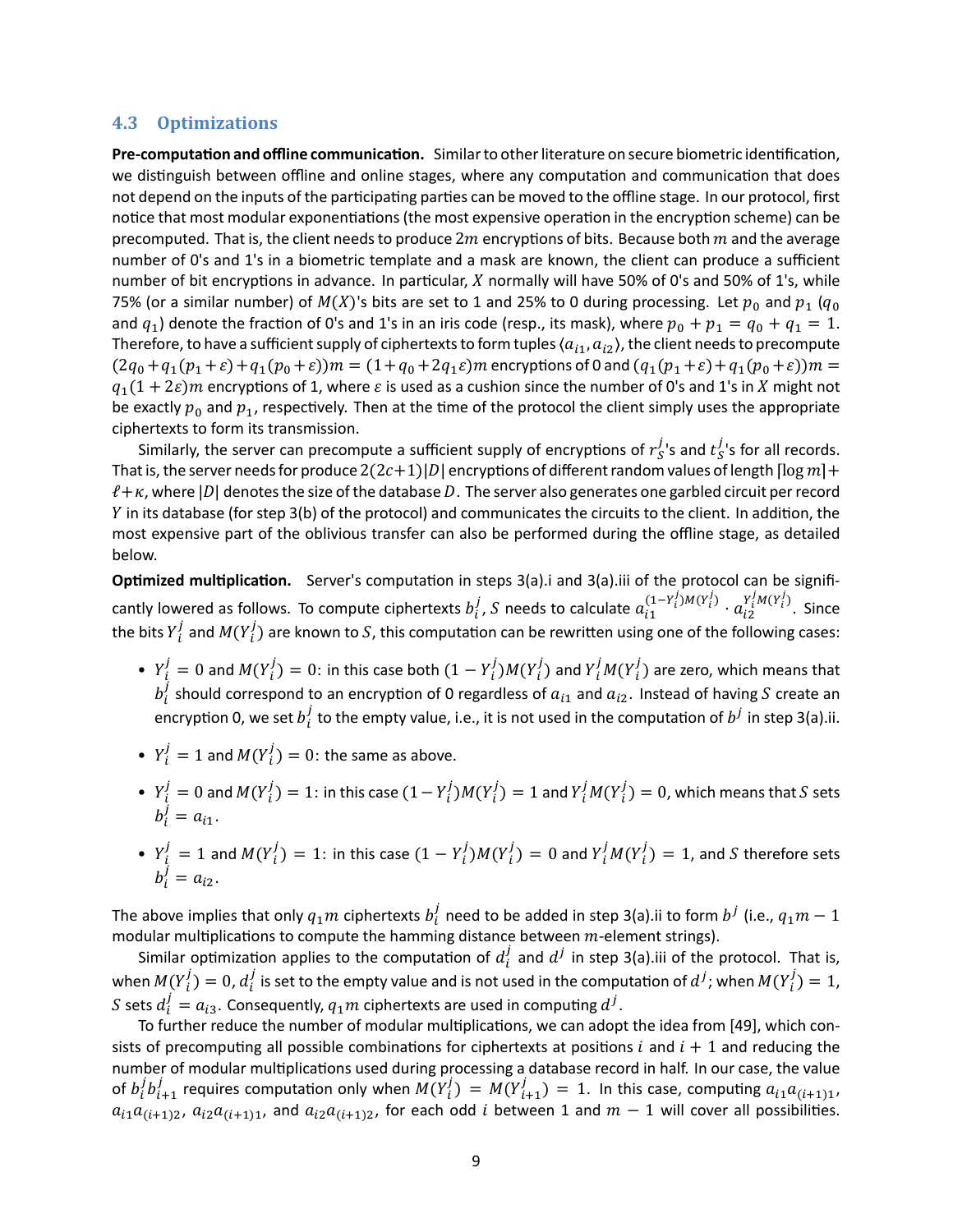Note that these values need to be computed once for all possible shift amounts of the biometric data (since only server's Y's are shifted). Depending on the distribution of the set bits in each  $M(Y)$ , the number of modular multiplication now will be between  $q_1m/2$  (when  $M(Y_i) = M(Y_{i+1})$  for each odd i) and  $m(q_0 + (1 - 2q_0)/2) = m/2$  (when  $M(Y_i) \neq M(Y_{i+1})$  for as many odd *i*'s as possible). This approach can be also applied to the computation of  $d^{\,j}$  (where only the value of  $a_{i3}a_{(i+1)3}$  needs to be precomputed for each odd  $i$ ) resulting in the same computational savings during computation of the hamming distance. Furthermore, by precomputing the combinations of more than two values additional savings can be achieved during processing of each  $Y$ .

**Optimized encryption scheme.** As it is clear from the protocol description, its performance crucially relies on the performance of the underlying homomorphic encryption scheme for encryption, addition of two encrypted values, and decryption. Instead of utilizing a general purpose encryption scheme such as Paillier, we turn our attention to schemes of restricted functionality which promise to offer improved efficiency. In particular, the DGK additively homomorphic encryption scheme [21, 20] was developed to be used for secure comparison, where each ciphertext encrypts a bit. In that setting, it has faster encryption and decryption time than Paillier and each ciphertext has size  $k$  using a  $k$ -bit RSA modulus (while Paillier ciphertext has size  $2k$ ). To be suitable for our application, the DGK scheme can be modified to work with plaintexts longer than one bit used in its original design. In that case, at decryption time, one needs to additionally solve the discrete logarithm problem where the base is 2-smooth using Pohlig-Hellman algorithm. This means that decryption uses additional  $O(n)$  modular multiplications for *n*-bit plaintexts. Now recall that in the protocol we encrypt messages of length  $\lceil \log m \rceil + \ell + \kappa$  bits. The use of the security parameter  $\kappa$  significantly increases the length of the plaintexts. We, however, notice that the DGK encryption can be setup to permit arithmetic on encrypted values such that all computations on the underlying plaintexts are carried modulo  $2^n$  for any  $n$ . For our protocol it implies that (i) the blinding values  $r_S^j$  $\frac{j}{s}$  and  $\frac{j}{s}$  $\frac{1}{S}$  can now be chosen from the range  $[0, 2^n - 1]$ , where  $n = \lceil \log m \rceil + \ell$ , and (ii) this provides information-theoretic hiding (thus improving the security properties of the protocol). This observation has a profound impact not only on the client decryption time in step 3(a).iv (which decreases by about an order of magnitude), but also on the consecutive garbled circuit evaluation, where likewise the circuit size is significantly reduced in size.

**Circuit construction.** We construct garbled circuits using the most efficient techniques from [51] and references therein. By performing addition modulo  $2^n$  and eliminating gates which have a constant value as one of their inputs, we reduce the complexity of the circuit for addition to  $n-1$  non-XOR gates and  $5(n - 1) - 1$  total gates. Similarly, after eliminating gates with one constant input, the complexity of the circuit for comparison of n-bit values becomes n non-XOR gates and  $4n - 2$  gates overall. Since in the protocol there are two additions and one comparison per each  $j$  followed by  $2c$  OR gates, the size of the overall circuit is  $14(n-1)(2c+1)+2c$  gates,  $(3n-2)(2c+1)+2c$  of which are non-XOR gates. Note that this circuit does not use multiplexers, which are required (and add complexity) during direct computation of minimum.

**Oblivious transfer.** The above circuit requires each party to supply  $2n(2c + 1)$  input bits, and a new circuit is used for each  $Y$  in  $D$ . Similar to some other techniques, the combination of fast OT and OT extension (we use [35] and [47]) achieves the best performance in our case. Let the server create each circuit and the client evaluate them. Using the results of [35], performing  $OT_1^2$  the total of  $2n(2c + 1)|D|$  times, where the client receives a  $\kappa$ -bit string as a result of each OT for a a security parameter  $\kappa$ , can be reduced to  $\kappa$ invocations of  $OT_1^2$  (that communicates to the receiver  $\kappa$ -bit strings) at the cost of  $4\kappa\cdot 2n(2n+1)|D|$  bits of communication and  $4n(2c+1)$  applications of a hash function for the sender and  $2n(2c+1)$  applications for the receiver. Then  $\kappa$   $OT_1^2$  protocols can be implemented using the construction of [47] with low amortized complexity, where the sender performs  $2 + \kappa$  and the receiver performs  $2\kappa$  modular exponentiations with the communication of  $2\kappa^2$  bits and  $\kappa$  public keys. The OT protocols can be performed during the offline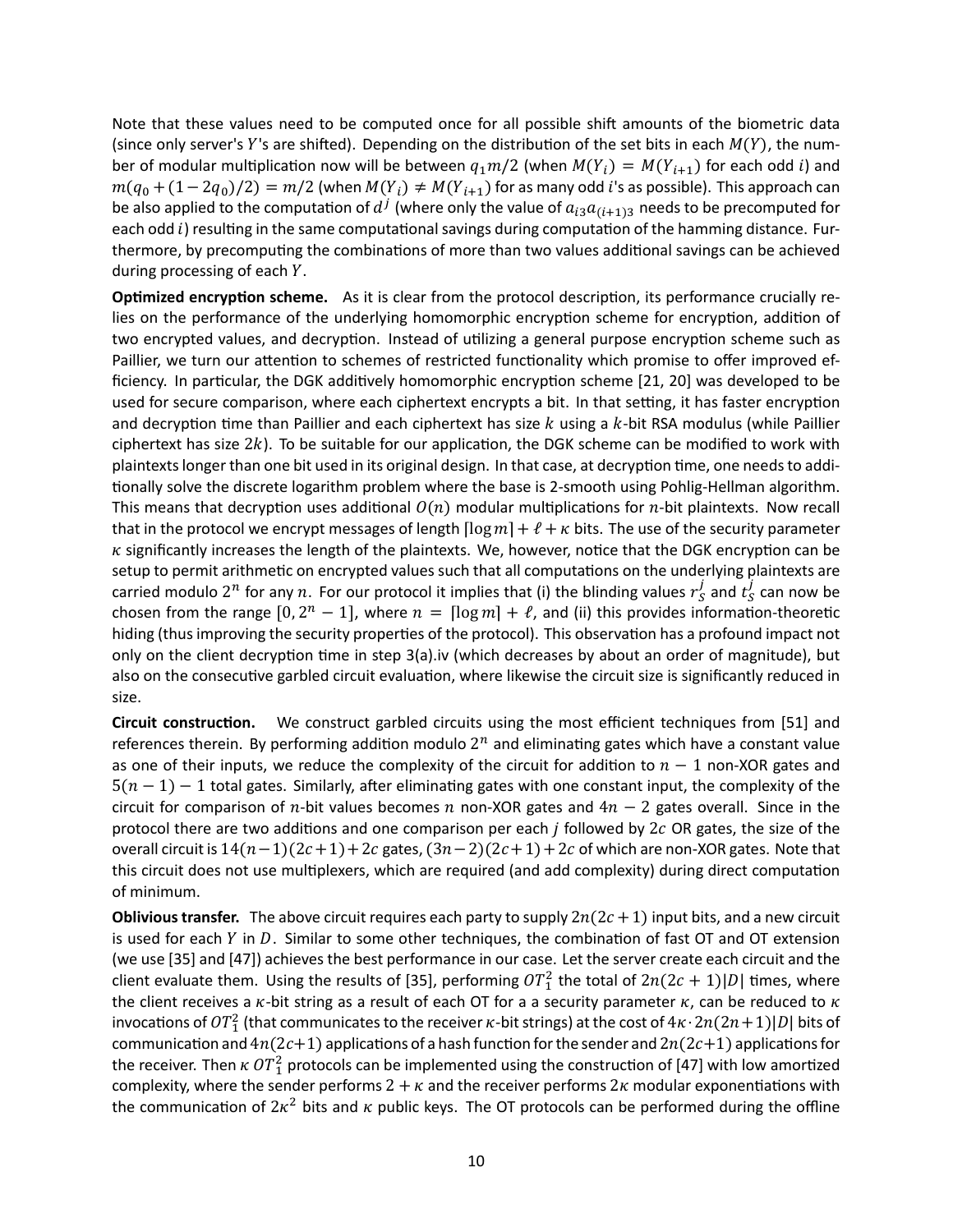stage, while the additional communication takes place once the inputs are known.

**Further reducing online communication.** If transmitting 2m ciphertexts during the online stage of the protocol (which amounts to a few hundred KB for our set of parameters) constitutes a burden, this communication can be performed at the offline stage before the protocol begins. This can be achieved using the technique of [49], where the client transmits  $2m$  encryptions of randomly chosen bits  $u_1$ , ...,  $u_{2m}$  during the offline stage, and the online communication consists of  $2m$  bits  $v_1, ..., v_{2m}$ . Each bit  $v_i$  corresponds to the XOR of the bit  $w_i$  that the client wants to use in the protocol with the previously communicated random bit  $u_i$ . After receiving the  $2m$ -bit correction string  $w_1 \oplus u_1$ , ...,  $w_{2m} \oplus u_{2m}$ , the server needs to compute encryption of  $w_i$ 's using  $Enc(u_i)$  and  $v_i$ , which is done by XORing  $u_i$  and  $v_i$  inside the encryption. Using  $u_i \oplus v_i = u_i(1 - v_i) + (1 - u_i)v_i = u_i + v_i - 2u_iv_i$ , we see that when  $v_i = 0$ , the server can simply set  $Enc(w_i) = Enc(u_i)$ , but when  $v_i = 1$ , the server will need to perform subtraction of (encrypted)  $u_i$ . While subtraction is usually one of the most expensive operations, note that because of our use of DGK encryption with short plaintexts the subtraction operations can be performed on a ciphertext significantly faster than using generic full-domain encryption schemes such as Paillier. The speed up is on the order of  $k/n \approx 50$ , where  $k \ge 1024$  is the security parameter for a public-key encryption scheme and  $n = \lceil \log m \rceil + \ell = 20$  is the length of the values we operate on. Furthermore, this entire computation can be completely removed from the online stage if, upon the receipt of  $Enc(u_i)$ , the server computes  $Enc(1 - u_i)$  during the offline stage. Then when the protocol begins, the server sets either  $Enc(w_i) = Enc(u_i)$  or  $Enc(w_i) = Enc(1 - u_i)$  depending on the bit  $v_i$  it receives.

#### **4.4 Security Analysis**

Security of the iris protocol relies on the security of the underlying building blocks. In particular, we need to assume that (i) the DGK encryption scheme is semantically secure (which was shown under a hardness assumption that uses subgroups of an RSA modulus [21, 20]); (ii) garbled circuit evaluation is secure (which was shown in [41], but the version we use [40] relies on a hash function which is assumed to be correlation robust or otherwise modeled as a random oracle); and (iii) the oblivious transfer is secure as well (to achieve this, techniques of [35] require the hash function to be correlation robust and the use of a pseudo-random number generator, while techniques of [47] model the hash functions as a random oracle and use the computational Diffie-Hellman (CDH) assumption). Therefore, assuming the security of the DGK encryption, CDH, and using the random oracle model for hash functions is sufficient for our approach.

To show the security of the protocol, we sketch how to simulate the view of each party using its inputs and outputs alone. If such simulation is indistinguishable from the real execution of the protocol, for semihonest parties this implies that the protocol does not reveal any unintended information to the participants (i.e., they learn only the output and what can be deduced from their respective inputs and outputs).

First, consider the client C. The client's input consists of its biometric template X,  $M(X)$  and the private key, and its outputs consists of a bit b for each record in S's database D. A simulator that is given these values simulates  $C$ 's view by sending encrypted bits of  $C$ 's input to the server as prescribed in step 1 of the protocol. It then simulates the messages received by the client in step  $3(a)$ .iii using encryptions of two randomly chosen strings  $r_C^j$  $\frac{j}{c}$  and  $t_{C}^{j}$  of length  $n$ . The simulator next creates a garbled circuit for the computation given in step 3(b) that, on input client's  $r_c^j$  $_c^j$ 's and  $t_c^j$  $C<sub>C</sub>$ 's computes bit  $b$ , sends the circuit to the client, and simulates the OT. Note that the simulator can set the other party's inputs in such a way that the computation results in bit  $b$ . It is clear that given secure implementation of garbled circuit evaluation in the real protocol, the client cannot distinguish simulation from real protocol execution. Furthermore, the values that  $C$  recovers in step 3(a).iv of the protocol are distributed identically to the values used in the real protocol execution that uses DGK encryption (and they are statistically indistinguishable when other encryption schemes are used).

Now consider the server's view. The server has its database D consisting of Y,  $M(Y)$  and the threshold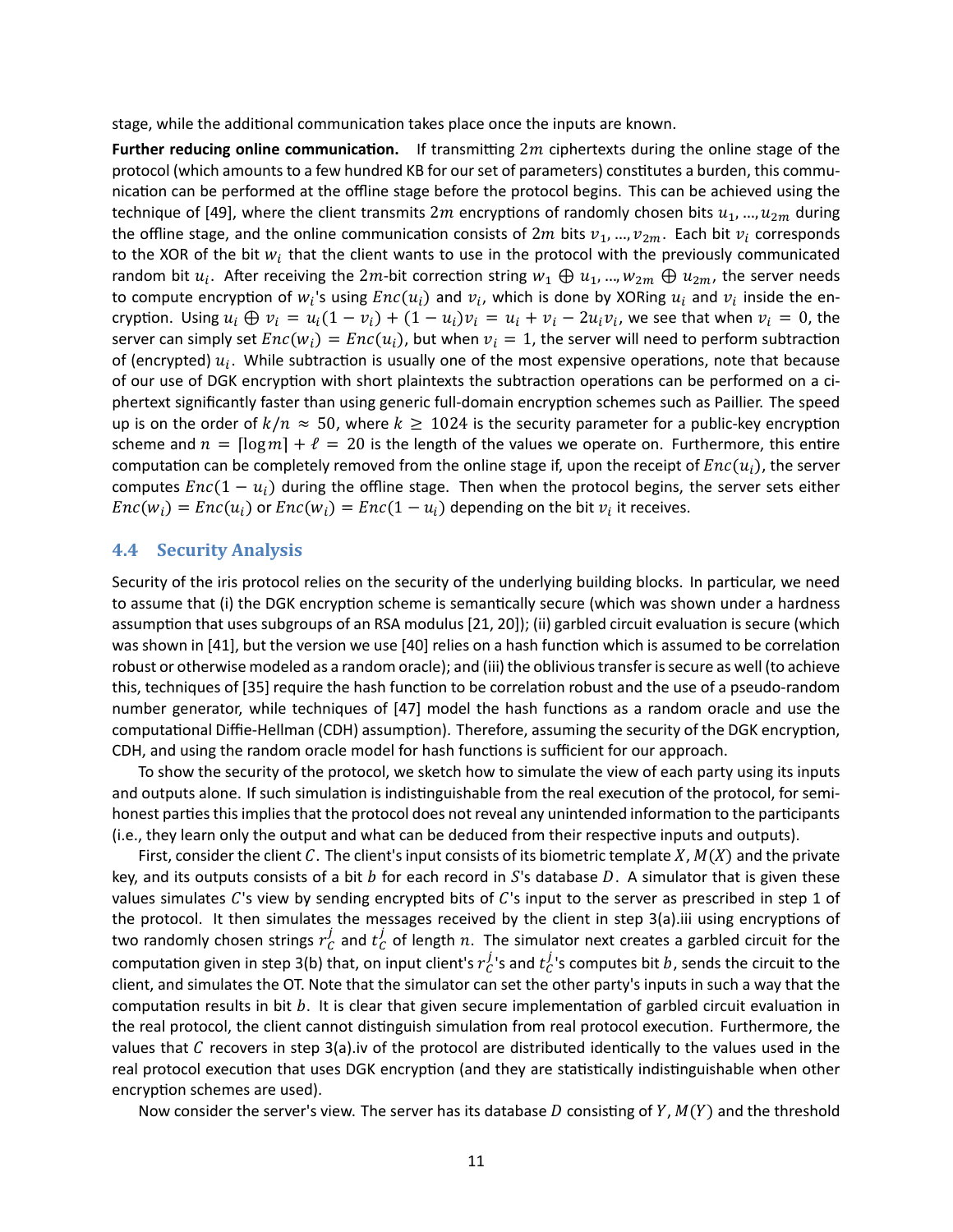|               |               | Setup             |                                                    | <b>Offline</b>           |                           |                       |  |                             |                             |  |
|---------------|---------------|-------------------|----------------------------------------------------|--------------------------|---------------------------|-----------------------|--|-----------------------------|-----------------------------|--|
|               |               |                   | <b>Encryption</b>                                  |                          |                           | <b>Circuit</b>        |  |                             | <b>Total</b>                |  |
|               |               | $c=5$             | 1398 msec + 71 msec/rec                            |                          | 1780 msec + 8.5 msec/rec  |                       |  |                             | $3178$ msec + 79.5 msec/rec |  |
| <b>Server</b> |               | $c=0$             | 1398 msec + 6.5 msec/rec 1457 msec + 0.75 msec/rec |                          |                           |                       |  |                             | 2855 msec + 7.25 msec/rec   |  |
|               |               |                   | $c = 5$ with [50] 131.37 sec + 780 msec/rec        |                          | 1780 msec + 8.5 msec/rec  |                       |  | 131.37 sec + 993.5 msec/rec |                             |  |
|               |               | $c=5$             | 11.93 sec                                          |                          | 1693 msec + 3.39 msec/rec |                       |  |                             | 13.62 sec + 3.39 msec/rec   |  |
| <b>Client</b> |               | $c=0$             | 11.93 sec                                          |                          | 1055 msec + 0.34 msec/rec |                       |  |                             | 12.99 sec + 0.34 msec/rec   |  |
|               |               | $c = 5$ with [50] | 161.37 sec                                         |                          | 1693 msec + 3.39 msec/rec |                       |  |                             | 163.06 sec + 3.39 msec/rec  |  |
|               |               | $c=5$             | 512KB                                              |                          |                           | $11.6KB + 22.1KB/rec$ |  |                             | 524KB + 22.1KB/rec          |  |
| Comm          |               | $c=0$             | 512KB                                              |                          |                           | $11.6KB + 2KB/rec$    |  |                             | $524KB + 2KB$ /rec          |  |
|               |               | $c = 5$ with [50] | 1024KB                                             |                          |                           | $11.6KB + 22.1KB/rec$ |  |                             | 1036KB + 22.1KB/rec         |  |
|               |               |                   |                                                    |                          |                           |                       |  |                             |                             |  |
|               |               | Setup             |                                                    | Online                   |                           |                       |  |                             |                             |  |
|               |               |                   |                                                    | Encryption               |                           | <b>Circuit</b>        |  | <b>Total</b>                |                             |  |
|               |               | $c=5$             |                                                    | 108 msec + 148 msec/rec  |                           | 1.25 msec/rec         |  | 89 msec + 149.25 msec/rec   |                             |  |
|               | <b>Server</b> | $c=0$             |                                                    | 108 msec + 13.6 msec/rec |                           | 0.11 msec/rec         |  | 89 msec + 13.71 msec/rec    |                             |  |
|               |               | $c = 5$ with [50] |                                                    | 427 msec + 586 msec/rec  |                           | 1.25 msec/rec         |  | 427 msec + 587.25 msec/rec  |                             |  |
|               |               | $c=5$             |                                                    | 20 msec/rec              |                           | 2.61 msec/rec         |  | 22.61 msec/rec              |                             |  |
|               | <b>Client</b> | $c=0$             |                                                    | 1.8 msec/rec             |                           | 0.22 msec/rec         |  | 2.02 msec/rec               |                             |  |
|               |               | $c = 5$ with [50] |                                                    | 197 msec/rec             |                           | 2.61 msec/rec         |  | 199.61 msec/rec             |                             |  |
|               |               | $c=5$             |                                                    | $0.5$ KB + 2.7 KB/rec    |                           | 17.2 KB/rec           |  | 0.5 KB + 19.9 KB/rec        |                             |  |
|               | Comm          | $c=0$             |                                                    | $0.5$ KB + 0.2 KB/rec    |                           | 1.6 KB/rec            |  | $0.5$ KB + 1.8 KB/rec       |                             |  |
|               |               | $c = 5$ with [50] |                                                    | $0.5$ KB + 5.5 KB/rec    |                           | 17.2 KB/rec           |  | $0.5$ KB + 22.7 KB/rec      |                             |  |

Table 1: Breakdown of the performance of the iris identification protocol.

T as the input and no output. In this case, a simulator with access to D first sends to S ciphertexts (as in step 1 of the protocol) that encrypt bits of its choice. For each  $Y \in D$ , S performs its computation in step 3(a) of the protocol and forms garbled circuits as specified in step 3(b). The server and the simulator engage in the OT protocol, where the simulator uses arbitrary bits as its input to the OT protocol and the server sends the key-value mapping for the output gate. It is clear that the server cannot distinguish the above interaction from the real protocol execution. In particular, due to semantic security of the encryption scheme  $S$  learns no information about the encrypted values and due to security of  $\sigma S$  learns no information about the values chosen by the simulator for the garbled circuit.

## **4.5 Implementation and Performance**

The implementation of the secure iris identification protocol that we describe was performed in C using MIRACL library [34] for cryptographic operations. It also used the DGK encryption scheme with a 1024-bit modulus and another security parameter  $t$  set to 160, as suggested in [21, 20]. To illustrate the advantage of the tools the solution utilizes, we also give performance of selected experiments using Paillier encryption [50]. The Paillier encryption scheme was implemented using a 1024-bit modulus and a number of optimizations suggested in [50] for best performance. In particular, small generator  $g = 2$  was used to achieve lower encryption time, and decryption is sped up using pre-computation and Chinese remainder computation (see [50], section 7 for more detail). The security parameters  $k = 1024$  for public-key cryptography and  $\kappa = 80$  for symmetric and statistical security are used for compatibility with experiments reported in other sources, while larger security parameters would be preferred today. The experiments were run on an Intel Core 2 Duo 2.13 GHz machine running Linux (kernel 2.6.35) with 3GB of RAM and *gcc* version 4.4.5.

Table 1 shows performance of the secure iris identification protocol and its components. The perfor-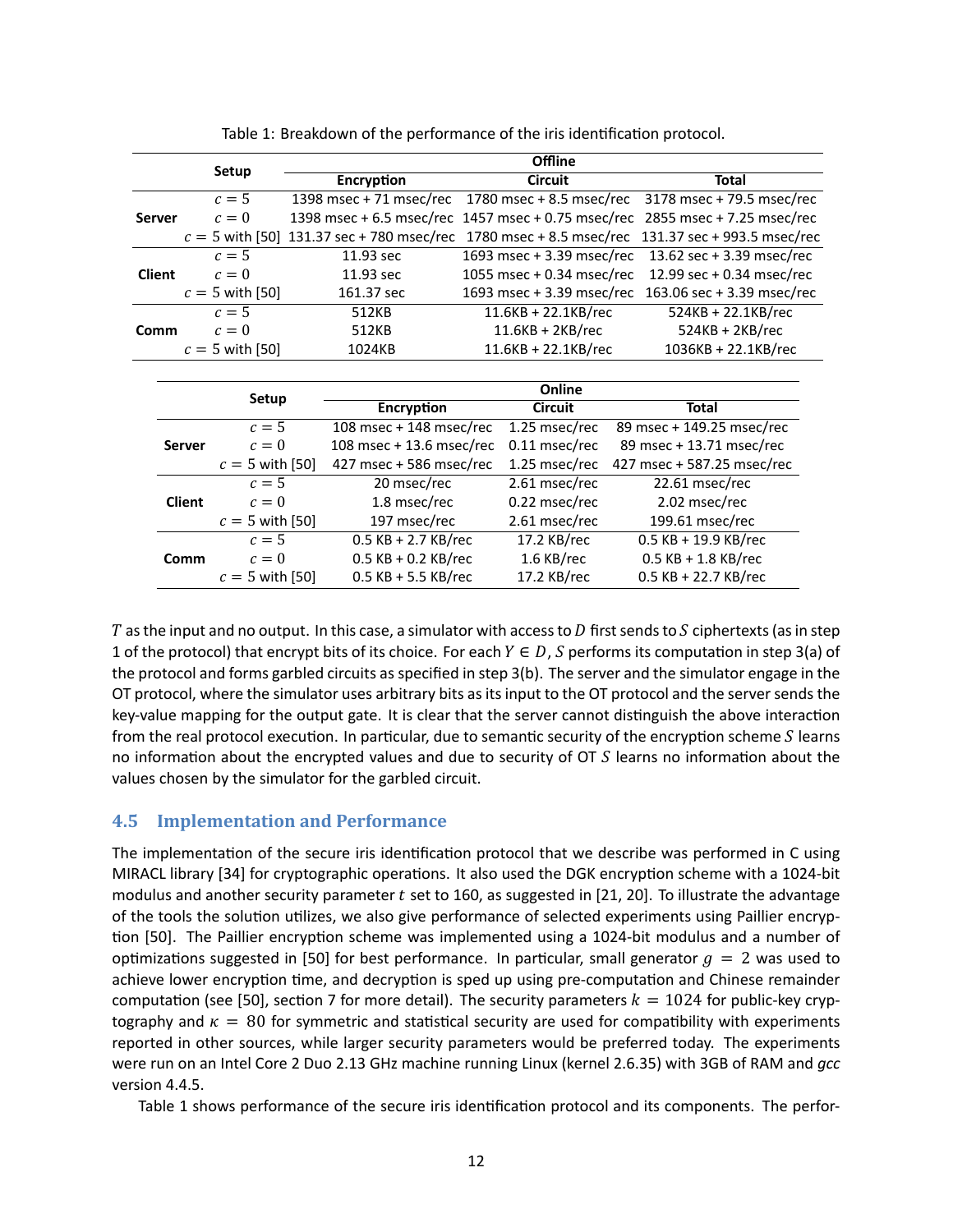mance was obtained using the following set of parameters: the size of iris code and mask  $m = 2048$  (this value of  $m$  is used in commercial iris recognition software), 75% of bits are reliable in each iris code, and the length of (plaintext) values used in the protocol is 20 bits (i.e.,  $n = \lceil \log m \rceil + \ell = 20$  in Figure 1). All optimizations described earlier in this section were implemented. In the implementation, upon the receipt of client's data, the server precomputes all combinations for pairs of ciphertexts  $b_i b_{i+1}$  in step 3(a).ii (one-time cost of the total of  $4(m/2)$  modular multiplications) and all combinations of 4 elements  $d_i d_{i+1} d_{i+2} d_{i+3}$ in step 3(a).iii (one-time cost of  $11(m/4)$  modular multiplications). This cuts the server's time for processing each  $Y$  by more than a half. Furthermore, the constant overhead associated with the OT (circuit) can be reduced in terms of both communication and computation for both parties if public-key operations are implemented over elliptic curves.

The table shows performance using three different configurations: (i) the amount of rotation  $c$  was set to 5, (ii) no rotation was used by setting  $c = 0$  (this is used when the images are well aligned, e.g., during supervised image acquisition or when simultaneously acquiring images of both eyes), and (iii) with  $c = 5$ using Paillier encryption instead of DGK scheme. In the table, we divide the computation and communication into offline pre-computation and online protocol execution. No inputs are assumed to be known by any party at pre-computation time. Some of the overhead depends on the server's database size, in which case the computation and communication are indicated per record (using notation "/rec"). The overhead associated with the part of the protocol that uses homomorphic encryption is shown separately from the overhead associated with garbled circuits. The offline and online computation for the part based on homomorphic encryption is computed as described in Section 4.3. For circuits, garbled circuit creation, communication, and some of OT is performed at the offline stage, while the rest of OT (as described in Section 4.3) and garbled circuit evaluation take place during the online protocol execution. We also note that while the table lists computational overhead of each party separately, the overall runtime for a single biometric comparison will be approximately the runtime of the server (which is typically faster than the client and is not expected to be the bottleneck of the protocol) and the runtime of the server. The reason is that computation is initially carried out on encrypted data by the server, followed by the OT between the client and the server, followed by the client evaluating the garbled circuit. When, however, the parties perform a number of biometric comparisons, the amortized time per record in the database is going to be lower (i.e., it is the maximum of the server's and client's time instead of their sum) because all records can be evaluated in parallel and the amount of communication is low.

As the table indicates, the design of the solution and the optimizations employed in it allow for a particularly efficient performance. In particular, comparison of two iris codes, which among other things includes computation of  $2(2c+1) = 22$  Hamming distances (i.e., for the numerator and denominator in Equation 1) over 2048-bit biometric templates in encrypted form, is done in 0.15 sec. This is comparable in speed to the latest developments in other functionalities (e.g., [32, 15, 54], which can be used to compute the Hamming distance) and in part due to the use of efficient DGK encryption scheme and other optimizations. When iris images are well aligned and no rotation is necessary, our protocol requires only 14 msec online computation time and under 2KB of data to compare two biometric templates.

# **5 Secure Fingerprint Identification**

Before proceeding with new techniques for fingerprint identification based on minutiae pairing, we first illustrate how the techniques given in this chapter for iris identification can be applied to other types of biometric computations such as FingerCodes. In particular, they can be used to improve the efficiency of the secure protocol for FingerCode identification in [5].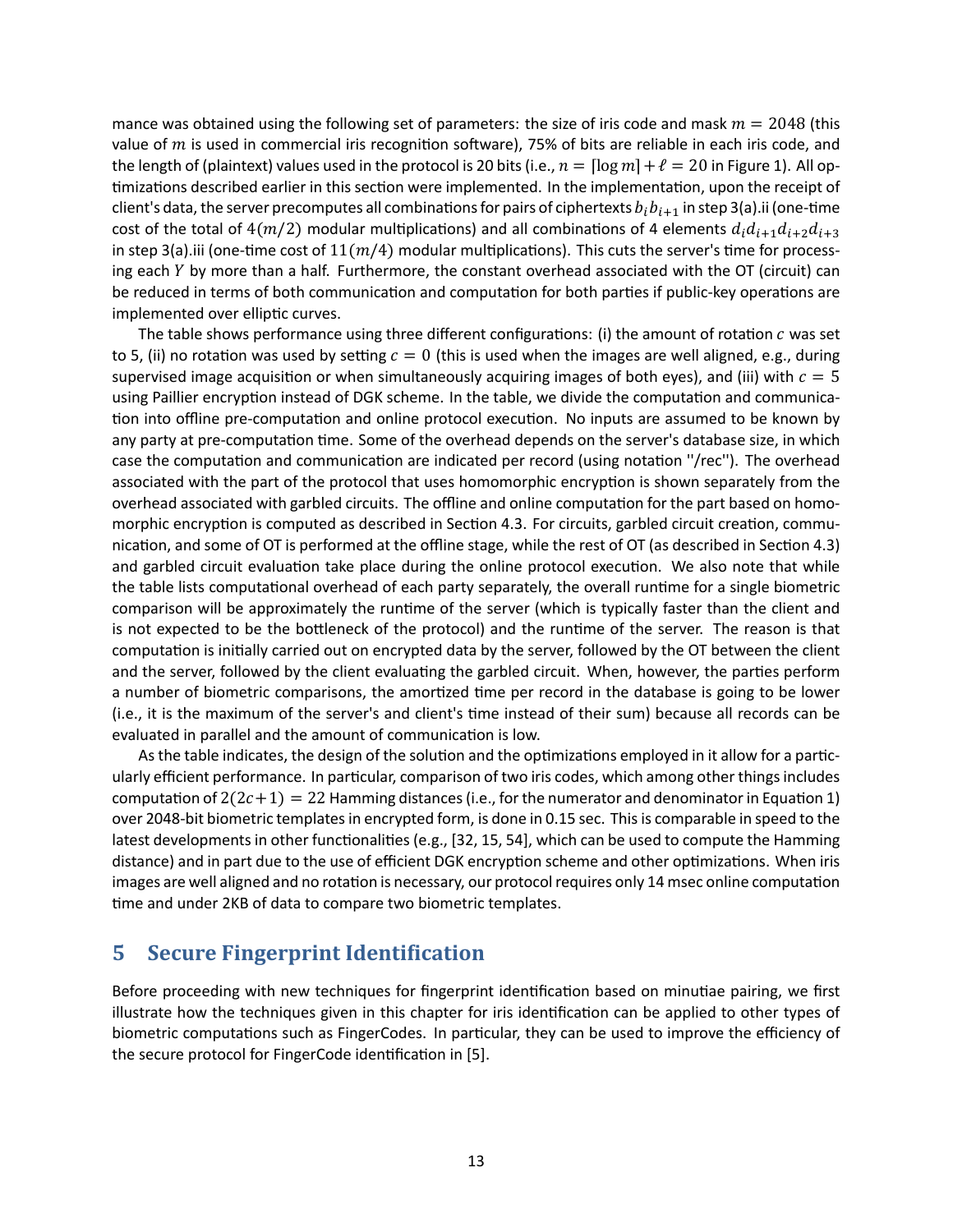**Input:** C has biometric template  $X = (x_1, ..., x_m)$  and DGK encryption key pair  $(pk, sk)$ ; S has a database D composed of biometric templates  $Y = (y_1, ..., y_m)$ .

**Output:** C learns what records in D resulted in match with X if any, i.e., it learns a bit as a result of comparison of X with each  $Y \in D$ .

**Protocol steps**:

- 1. C computes and sends to S encryptions  $Enc(-2x_1)$ , ...,  $Enc(-2x_m)$ ,  $Enc(\sum_{i=1}^{m} x_i^2)$ .
- 2. For each  $Y = (y_1, ..., y_m) \in D$ , S and C perform in parallel:
	- (a) S computes the encrypted distance d between X and Y as  $d = Enc(\sum_{i=1}^{m} x_i^2) + Enc(\sum_{i=1}^{m} y_i^2)$  ·  $i$ <sup>;</sup>  $i$ <sup>i</sup>  $\mu$   $\cup$   $\mu$ <sub>i=1</sub> $\mu$ <sub>i</sub>  $\prod_{i=1}^m Enc(-2x_i)^{y_i} = Enc(\sum_{i=1}^m (x_i - y_i)^2)$ , blinds it as  $d' = d \cdot Enc(r_s)$ , where  $r_s \stackrel{R}{\leftarrow} \{0, 1\}^n$ , and sends  $d'$  to  $C$ .
	- (b) C decrypts the value it receives and sets  $r_c = Dec(d').$
	- (c) C and S engage in a secure protocol that computes  $((r_c r_s) \text{ mod } 2^n) \stackrel{?}{\leq} T^2$  using garbled circuit evaluation. S creates the circuit and sends it to C along with the key-value mapping for the output gate. C obtains keys corresponding to its inputs from  $S$  using OT, evaluates the circuit, and learns the result.

Figure 2: Secure two-party protocol for FingerCode identification.

#### **5.1 FingerCode Identification**

The computation involved in FingerCode comparisons is very simple, which results in an extremely efficient privacy-preserving realization. We rewrite the computation in Equation 4 as  $\sum_{i=1}^m (x_i-y_i)^2 = \sum_{i=1}^m (x_i)^2 +$  $\sum_{i=1}^m (y_i)^2 - \sum_{i=1}^m 2x_iy_i \leq T^2$ . In our protocol, the Euclidean distance is computed using homomorphic encryption, while the comparisons are performed using garbled circuits. The secure FingerCode protocol is given in Figure 2: The client contributes encryptions of  $-2x_i$  and  $\sum (x_i)^2$  to the computation, while the server contributes  $\sum (y_i)^2$  and computes encryption of  $-2x_i y_i$  from  $-2x_i$ . Note that by using  $Enc(-2x_i)$ instead of  $Enc(x_i)$ , the server's work for each Y is reduced since negative values typically use significantly longer representations. The protocol in Figure 2 uses DGK encryption with the plaintext space of  $[0, 2<sup>n</sup> - 1]$ . To be able to represent the Euclidean distance, we need to set  $n = \lceil \log m \rceil + 2\ell + 1$ , where  $\ell$  is the bitlength of elements  $x_i$  and  $y_i$ . This implies that all computation on plaintexts is performed modulo  $2^n$ ; for instance,  $2^n - 2x_i$  is used in step 1 to form  $Enc(-2x_i)$ . The circuit used in step 2(c) takes two n-bit values, adds them modulo  $2^n$ , and compares the result to a constant as described in Section 4.3.

Finally, some of the computation can be performed offline: For the client it includes precomputing the random values used in the  $m+1$  ciphertexts it sends in step 1 (i.e., the computation of  $h^r \bmod N$ ). For the server it includes precomputing  $Enc(r<sub>S</sub>)$ , preparing a garbled circuit for each Y, and one-time computation of random values for  $Enc(\sum_{i=1}^{m} (y_i)^2)$  since the reuse of ciphertexts in this case does not affect security. The client and the server also perform some of OT functionality prior to protocol initiation, as previously discussed.

In literature on FingerCodes, each fingerprint in the server's database is represented by  $c$  FingerCodes that correspond to different orientations of the same fingerprint, which improves the accuracy of comparison. Then if the client is entitled to receiving all matches within the  $c$  FingerCodes corresponding to the same fingerprint, our protocol in Figure 2 computes exactly this functionality. If, on the other hand, it is desirable to output only a single bit for all c instances of a fingerprint, it is easy to modify the circuit evaluated in step  $2(c)$  of the protocol to compute the OR of the bits produced by the original  $c$  circuits.

**Security.** The security of this protocol is straightforward to show and we omit the details of the simulator from the current description. As before, by using only tools known to be secure and protecting the information at intermediate stages, neither the client nor the server learns information beyond what the protocol prescribes.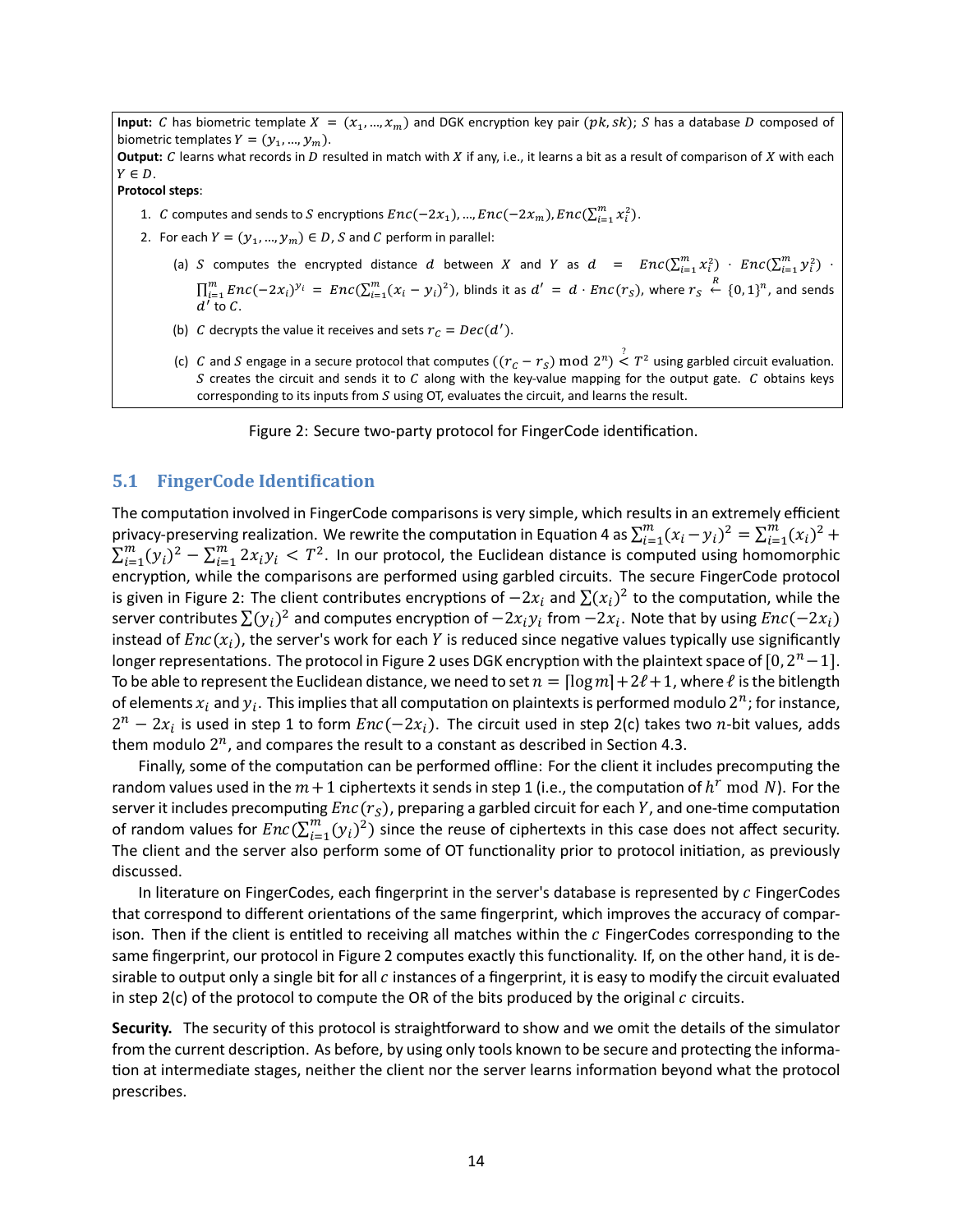|               |               | Offline                     |  |                           |  |                             |  |
|---------------|---------------|-----------------------------|--|---------------------------|--|-----------------------------|--|
|               |               | Encryption                  |  | Circuit                   |  | Total                       |  |
| <b>Server</b> |               | 3.6 msec + 3.9 msec/rec     |  | 1448 msec + 0.37 msec/rec |  | 1451.6 msec + 4.3 msec/rec  |  |
| <b>Client</b> |               | 61 msec                     |  | 1025 msec + 0.15 msec/rec |  | 1086 msec + 0.15 msec/rec   |  |
| Comm          |               | 0                           |  | 11.6 KB + 1.26 KB/rec     |  | $11.6$ KB + 1.26 KB/rec     |  |
|               |               |                             |  |                           |  |                             |  |
|               |               |                             |  | Online                    |  |                             |  |
|               |               | <b>Encryption</b>           |  | <b>Circuit</b>            |  | Total                       |  |
|               | <b>Server</b> | $0.22$ msec + 1.37 msec/rec |  | 0.05 msec/rec             |  | $0.22$ msec + 1.42 msec/rec |  |
|               | <b>Client</b> | 4.7 msec + 0.92 msec/rec    |  | 0.16 msec/rec             |  | 4.7 msec + $1.08$ msec/rec  |  |
|               | Comm          | $2.12$ KB + 0.12 KB/rec     |  | $0.74$ KB/rec             |  | $2.12$ KB + 0.86 KB/rec     |  |

| Table 2: Breakdown of the performance of the FingerCode identification protocol. |  |  |  |
|----------------------------------------------------------------------------------|--|--|--|
|----------------------------------------------------------------------------------|--|--|--|

**Implementation and performance.** The FingerCode parameters can range as  $m = 16-640$ ,  $\ell = 4-8$ , and  $c = 5$ . The implementation we report uses parameters  $m = 16$  and  $\ell = 7$  and therefore  $n = 19$ . The performance of the secure FingerCode identification protocol is given in Table 2. No inputs  $(X \text{ or } Y)$  are assumed to be known at the offline stage when the parties compute (among other things) randomization values of the ciphertexts. For that reason, a small fixed cost is inquired in the beginning of the protocol to finish forming the ciphertexts using the inputs. We also note that, based on additional experiments, by using Paillier encryption instead of DGK encryption, the server's online work increases by an order of magnitude, even if packing of multiple elements into a single ciphertext is used with Paillier encryption.

It is evident that the overhead reported in the table is minimal and the protocol is suitable for processing fingerprint data in real time. For example, for a database of 320 records (64 fingerprints with 5 FingerCodes each), client's online work is 0.35 sec and the server's online work is 0.45 sec, with online communication of 277KB. As can be seen from these results, computation is no longer the bottleneck and this secure two-party protocol can be carried out very efficiently.

## **5.2** Minutia-Based Fingerprint Identification

We next present a secure protocol for minutia-based fingerprint identification. It preserves the high-level idea of using homomorphic encryption for computing the distance between minutia points and garbled circuit evaluation for comparisons, but introduces a number of new techniques. At high-level, computing the pairing between minutiae of fingerprints  $X = \langle (x_1, y_1, \alpha_1), ..., (x_{m_X}, y_{m_X}, \alpha_{m_X}) \rangle$  and  $Y = \langle (x'_1, y'_1, \alpha'_1), ..., (x_{m_X}, y_{m_X}, \alpha_{m_X}) \rangle$  $(x'_{m_Y}, y'_{m_Y}, a'_{m_Y})$ ) based on minimum distances between the points proceeds in iterations as follows.  $C$  and S maintain an  $m_Y$ -bit array M, the *i*-th bit of which indicates whether minutia  $Y_i$  has been marked or not. Initially, all bits of M are set to 0. For  $i = 1, ..., m_X$ , perform:

- 1. Compute the set  $Z$  of minutiae from  $Y$  matching  $X_i$  that have not been marked, i.e.,  $Z = \{Y_j \mid mm(X_i, Y_j) \text{ and } M[j] = 0\}.$
- 2. Compute the minutia  $Y_k$  (if any) from  $Z$  with the minimum (spatial) distance from  $X_i$ , and set  $M[k] = 1.$

To preserve secrecy of the data, each bit of the array M is maintained by C and S in XOR-split form, i.e., C stores  $M_C[i]$  and  $S$  stores  $M_S[i]$  such that  $M[i] = M_C[i] \oplus M_S[i]$ . During each iteration of the computation, at the end of step 2 above,  $C$  and  $S$  obtain XOR-shares of an array  $A$  that has bit  $k$  set to 1 and all other bits set to 0 (and all bits are set to 0 if no pairing for  $X_i$  exists). Both C and S update their share of M by XORing the share of A that they received with the current share of  $M$ . This ensures that the array  $M$  is properly maintained.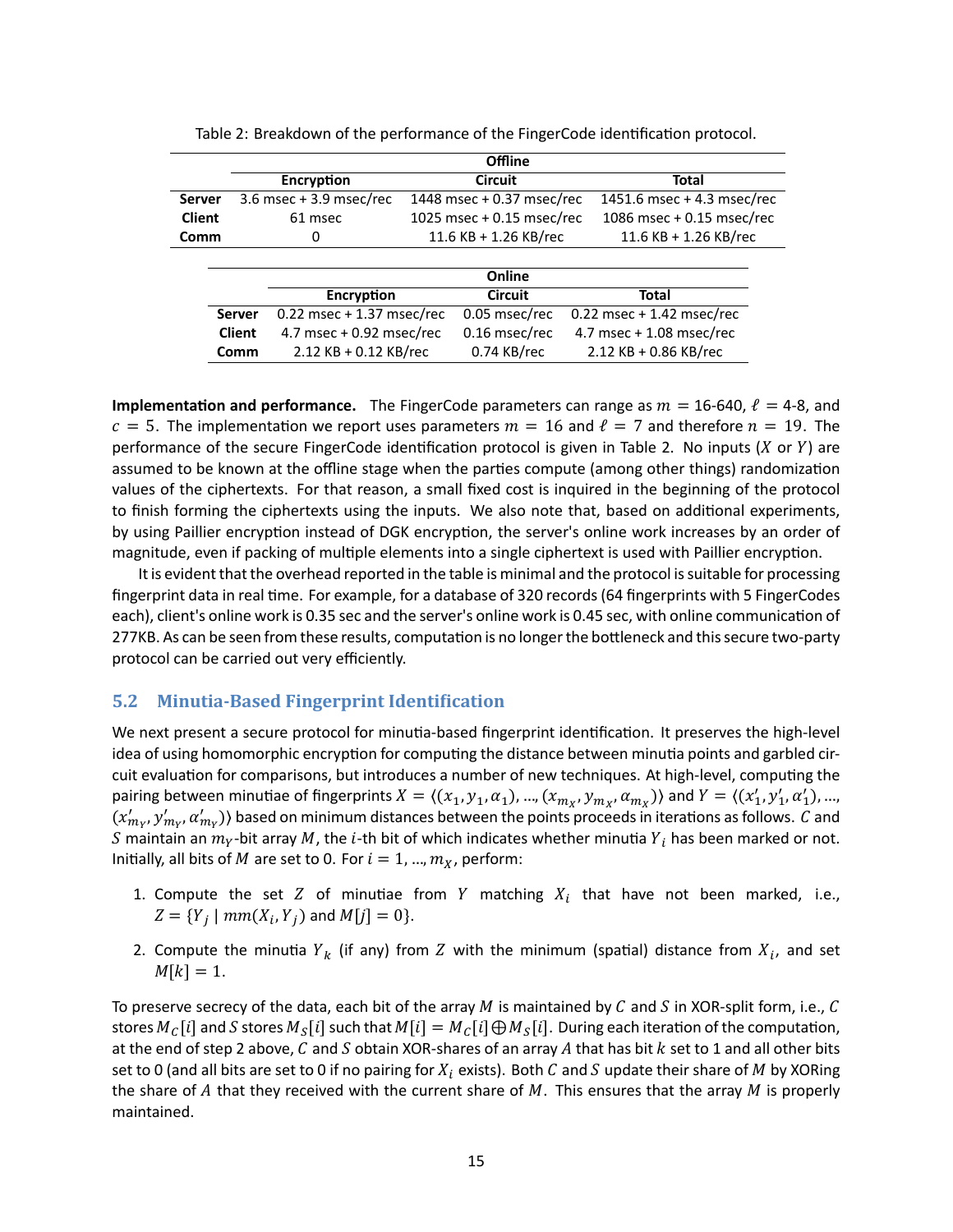**Input:** C has biometric template  $X = \langle (x_1, y_1, \alpha_1), ..., (x_{m_X}, y_{m_X}, \alpha_{m_X}) \rangle$  and DGK encryption key pairs  $(pk_1, sk_1)$  and  $(pk_2, sk_2)$ ; S has a database D composed of biometric templates in the form  $Y = \langle (x'_1, y'_1, \alpha'_1), ..., (x'_{m_Y}, y'_{m_Y}, \alpha'_{m_Y}) \rangle$ . **Output:**  $C$  learns what records in  $D$  resulted in match with  $X$  if any, i.e., it learns a bit as a result of comparison of  $X$  with each  $Y \in D$ . **Protocol steps**: 1. C computes encryptions  $\langle a_{i_1}, a_{i_2}, a_{i_3}, a_{i_4} \rangle = \langle Enc_{pk_1}(-2x_i), Enc_{pk_1}(-2y_i), Enc_{pk_1}(x_i^2 + y_i^2), Enc_{pk_2}(-\alpha_i) \rangle$  for each  $i = 1, ..., m<sub>X</sub>$  and sends them to S. 2. For each  $Y = \langle (x'_1, y'_1, \alpha'_1), ..., (x'_{m_Y}, y'_{m_Y}, \alpha'_{m_Y}) \rangle \in D$ , S and C perform in parallel: (a) S and C setup  $m_Y$ -bit vector M, where initially S's and C's shares  $M_S$  and  $M_C$ , respectively, are set to all 0's. (b) For  $i = 1, ..., m_X S$  and C perform the following computation: i. S computes the encrypted spatial distance  $s_j$  between  $X_i$  and each  $Y_j$  in  $Y$  as  $s_j = (a_{i1})^{x_j'} \cdot (a_{i2})^{y_j'}$  .  $a_{i3} \cdot Enc_{pk_1}((x'_j)^2 + (y'_j)^2)$  and encrypted directional distance as  $d_j = (a_{i4})^{a'_j}$ . S blinds all pairs as  $s'_j$  =  $s_j\cdot Enc(r_S^j)$ , where  $r_S^j$  $\stackrel{R}{\leftarrow}$   $\{0, 1\}^{2\ell+2}$  and  $d'_j = d_j \cdot Enc(t_S^j)$  where  $t_S^j$  $R \leftarrow \mathbb{Z}_{360}$  and sends  $s'_j$ ,  $d'_j$  to C. ii. C decrypts received pairs for all  $j = 1, ..., m_Y$  and sets  $r_c^j = Dec_{sk_1}(s'_j)$  and  $t_c^j = Dec_{sk_2}(d'_j)$ . iii.  $C$  and  $S$  engage in garbled circuit evaluation, where  $S$  inputs the bits of  $M_S$  and  $-r_S^j$  (mod  $(2^{2\ell+2})$ ,  $-t_S^j$  (mod 360) for  $j = 1$ , ...,  $m_Y$ , C inputs the bits of  $M_C$  and  $r_C^j$ ,  $t_C^j$  for  $j = 1$ , ...,  $m_Y$ , S learns  $m_Y$ -bit  $A_S$ , and  $C$  learns  $m_Y$ -bit  $A_C$ . The vector  $A=A_S\oplus A_C$  has at most one bit set which indicates the index of the mate of minutia  $X_i$  in  $Y$ . iv. S updates its  $M_S$  as  $M_S = M_S \oplus A_S$ , and C updates its  $M_C$  as  $M_C = M_C \oplus A_C$ . (c) C and S engage in the garbled circuit evaluation where, on input  $M_s$  from S and  $M_c$  from C, C learns the bit corresponding to the computation  $||M_S \bigoplus M_S|| \overset{?}{\leq} T$ .



In the beginning of the protocol the client sends information about its fingerprint  $X$ . For best performance, the solution utilizes DGK encryption with two pairs of keys. The first pair  $(pk_1, sk_1)$  is used for encrypting spatial coordinates  $x_i, y_i$  and computing Euclidean distance between points, and the second pair ( $pk_2, sk_2$ ) is used for encrypting orientation information  $\alpha_i$  and directional difference. Therefore, we set the plaintext space  $u=2^{2\ell+2}$  in  $pk_1$ , where  $\ell$  is the bitlength of coordinates  $x_i$ ,  $y_i$ , and  $u=360$  in  $pk_2$ . This implies that computing  $\alpha'_j-\alpha_i$  on encrypted values will automatically result in the value being reduced modulo 360, which simplifies computation with the directional difference in this form. Also note that, while decryption in the DGK encryption scheme involves solving the discrete logarithm, when  $u = 360$  this can be achieved at low cost using Pohlig-Hellman algorithm because 360 has only small factors.

Our secure fingerprint identification protocol is given in Figure 3. At iteration  $i$ , after computing the distances in encrypted form (step 2(b).i) and decrypting them in a secret-shared form (step 2(b).ii), the parties engage in garbled circuit evaluation using a circuit that performs the main computation and produces an  $m_Y$ -bit vector  $A$  with at most one bit set to one indicating the position of the mate of minutia  $X_i$ . This (optimized) circuit is the most involved part of the protocol and is discussed in detail below. At the end of each iteration the vector  $M$  is updated with the output of the circuit. And after all iterations have been performed, the rest of the protocol consists of counting the number of marked elements in  $M$  and comparing that number to the threshold T. This is done using an additional garbled circuit, where the client learns the output bit.

Note that the protocol requires that both parties know the number of minutiae in client's  $X$  and server's Ys, which is assumed not to leak information about the fingerprints themselves. While biometric images of similar quality are expected to have similar numbers of minutiae, if for the purposes of this computation  $m_X$  and  $m_Y$  are considered to be sensitive information, the fingerprints can be slightly padded to always use the same number  $m$  of minutia points. This can be achieved by agreeing on a fixed  $m$  and inserting fake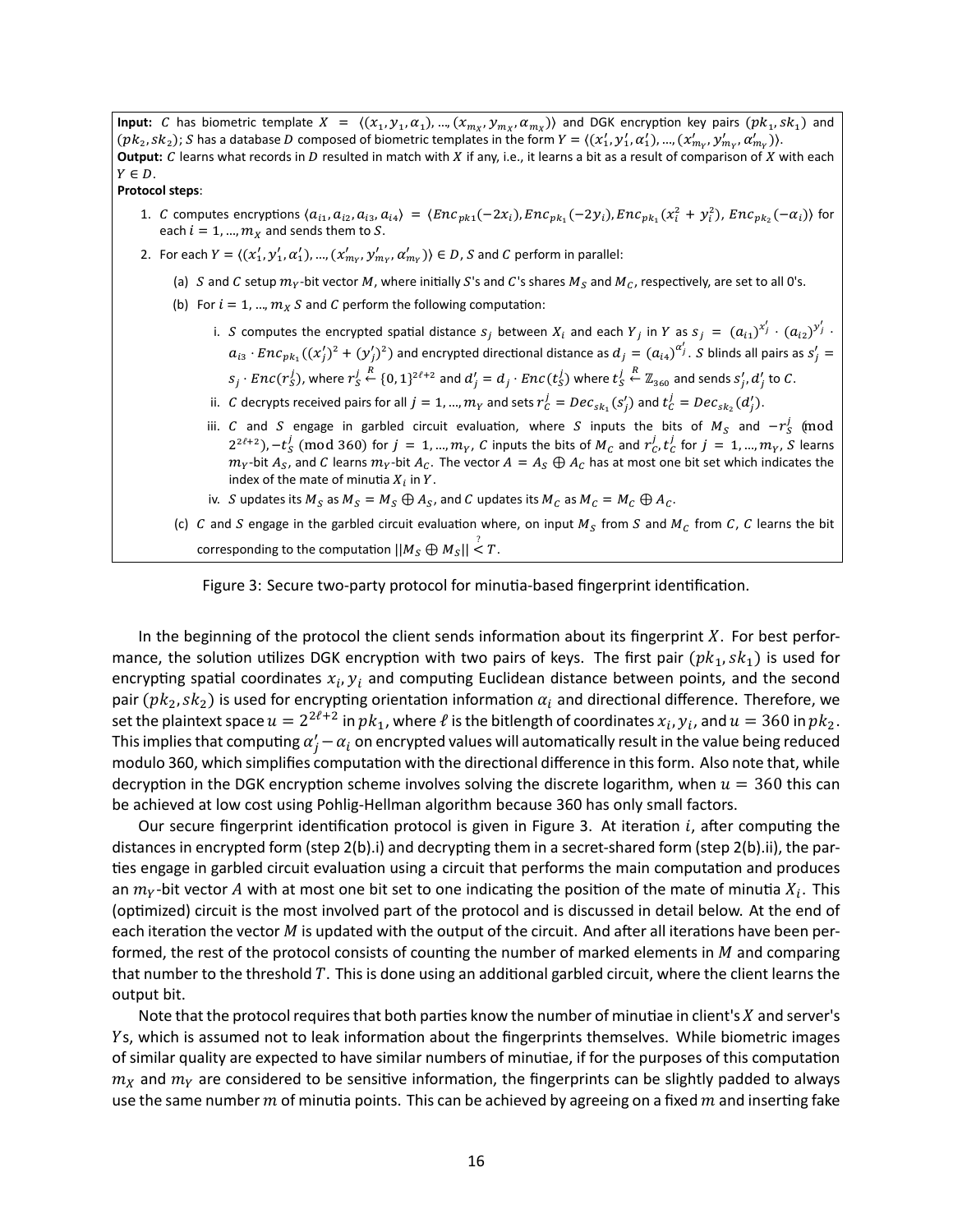

Figure 4: Component of circuit in fingerprint identification protocol performed for each value of  $j \in [1, m<sub>Y</sub>]$ .

elements into each fingerprint until its size becomes  $m$ . The fake elements should not affect the result of the computation, which means that the fake elements of client's  $X$  should not match either the original or fake elements of any  $Y.$  The easiest way to ensure this is by setting fake  $x_i$  in  $X$  to its maximum value plus  $d_0$ and by setting fake  $x'_j$  in each Y to its maximum value plus  $2d_0$ . This slightly increases the range of values that spatial distances between minutia points can take, but is not likely to result in additional overhead due to the increased space (i.e., the overhead can increase only when the bitlength needed to represent the distances grows).

We design the circuit in step 2(b).iii of the protocol to minimize the number of comparisons. In particular, each directional difference  $\alpha'_j-\alpha_i$  is compared to the threshold  $\alpha_0$  in the beginning, and if it exceeds the threshold, the corresponding distance between  $X_i$  and  $Y_j$  is modified so that it will not be chosen as the minimum. This is done by prepending the resulting bit of computation  $((\alpha_j'-\alpha_i)\geq\alpha_0)\wedge((\alpha_j'-\alpha_i)\leq$  $(360 - \alpha_0)$ ) to the spatial distance between  $X_i$  and  $Y_j$  (as the most significant bit). The same technique is used to ensure that marked minutiae from  $Y$  are not selected as well. What remains to do is to verify what spatial distances fall below the threshold and compute the minimum of such values. In the (oblivious) garbled circuit, instead of first comparing each distance to the threshold and then computing the minimum of (possibly modified) distances, the solution directly computes the minimum and then compares the minimum to the threshold. This reduces the number of distance comparisons from  $2m_V - 1$  to  $m_V$ . The two previously prepended bits are preserved throughout the comparisons, and the final result will have no mate for  $X_i$  selected if the computed minimum (squared) distance is not below the threshold  $(d_0)^2$ .

Both the computation of the minimum and creation of vector  $A$  require the use of multiplexers in the circuit. In particular, after comparing two values  $a_1$  and  $a_2$  one type of multiplexer used in our circuit chooses either the bits of  $a_1$  or  $a_2$  based on the resulting bit of the comparison. This permits the computation of the minimum in a hierarchical manner using a small number of non-XOR gates as described in [39]. We also use multiplexers to collect information about  $A$  throughout the circuit. In particular, after a single comparison of distances  $a_1$  and  $a_2$ , the portion of A corresponding to these two bits will be chosen to be either 01 or 10. Suppose that after comparing  $a_1$  and  $a_2$  this value is 01 and after comparing  $a_3$  and  $a_4$  the value is 10. Then after performing the comparison of min( $a_1, a_2$ ) and min( $a_3, a_4$ ) either 0100 or 0010 will be chosen as the current portion of A. This process continues until the overall minimum and the entire A is computed. This value of  $A$  will have a single bit set to 1, and after the final comparison of the minimum with the threshold  $A$  will either remain unchanged or will be reset to contain all 0s.

Figure 4 shows the initial computation in the circuit performed for each value of *j*, where  $n = 2\ell + 2$ , and Figure 5 shows the computation of the minimum and the output for a toy example of  $m<sub>Y</sub> = 4$ . In Figure 4, after adding  $t_{\mathcal{C}}^j$  $\frac{j}{C}$  and  $-t$ <sub>S</sub> (mod 360) together, the sum is compared to 360. If it exceeds the value, 360 is subtracted from the sum (in our concrete realization the subtracted value is bitwise AND of the outcome of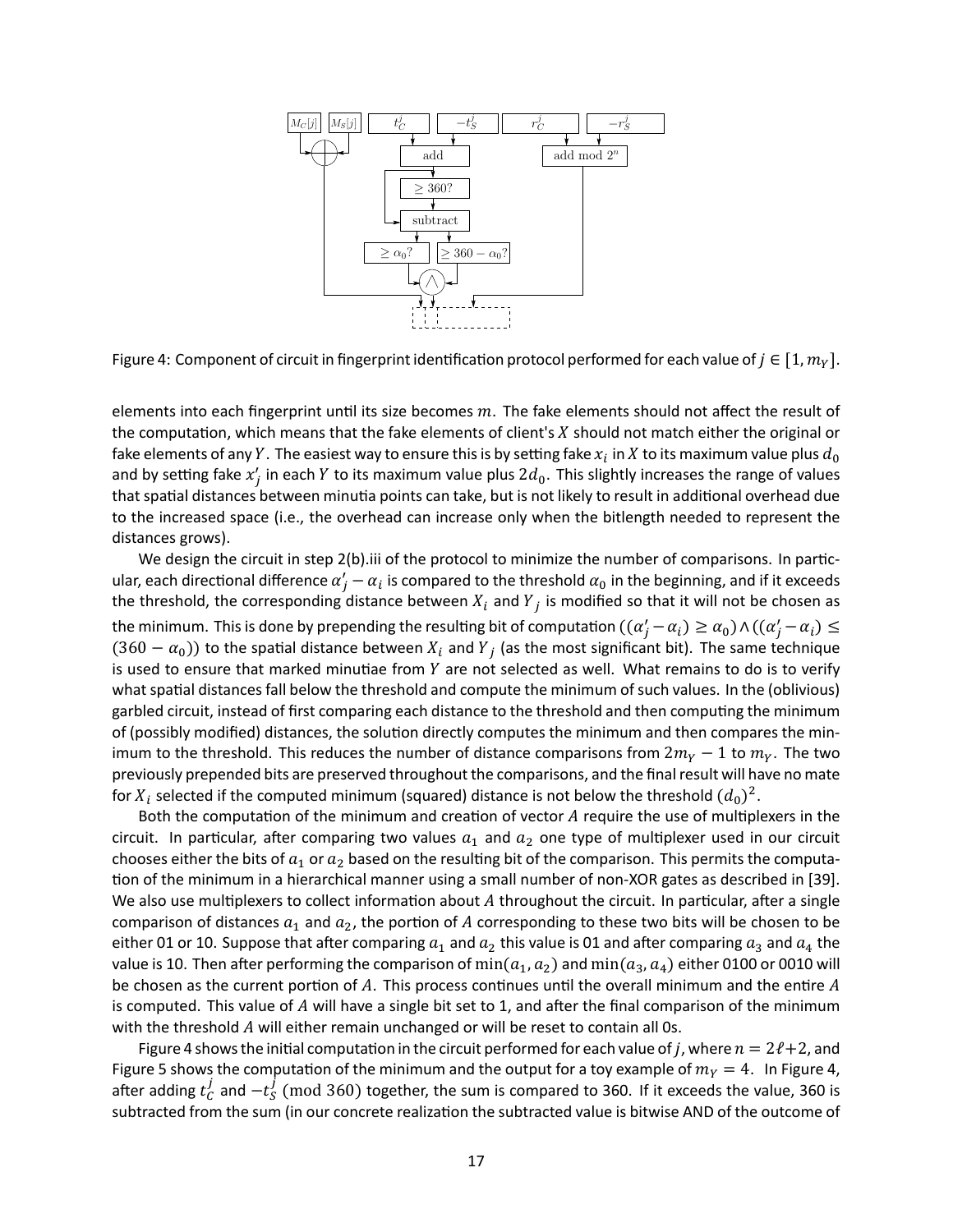

Figure 5: Computation of minimum and its index in circuit of fingerprint identification.

the comparison and each bit of the binary representation of 360). Finally, the resulting value is compared to two thresholds and the result is prepended to the spatial distance  $r_{C}^{j}-r_{S}^{j}$  $S<sub>S</sub>$ . In Figure 4, multiplexer  $mux_1$ chooses the smaller value based on the result of the comparison,  $mu x_2$  chooses either 01 or 10 based on the result of the comparison,  $mu_{x_3}$  chooses a 4-bit string based on its inputs from two multiplexers  $mu_{x_2}$ and the outcome of another comparison, and  $mu x_4$  chooses either its input from  $mu x_3$  or a zero string based on the result of the final comparison. The server (circuit creator) supplies a stream of random bits  $A_{\mathcal{S}}$  to the circuit, and the client learns the outcome of the XOR of that stream and the output of the last multiplexer.

Precomputation. Precomputation in this protocol takes a similar form to that in the FingerCode protocol. Namely, the random values ( $h^r$  mod N) in the ciphertexts are precomputed and the server chooses all  $r_{\scriptscriptstyle \mathsf{S}}^j$  $\frac{j}{S}$  and  $\frac{j}{S}$  $\frac{1}{S}$  in advance and encrypts them. Furthermore, omitting randomness in the encrypted values  $Enc((x_j')^2 + (y_j')^2)$  at the server side does not compromise security and thus the server skips precomputing the randomization component of such ciphertexts (and assumes  $h^r$  mod  $N=1$ ) for each  $j$  and each  $Y \in D$ , resulting in substantial savings. In addition, all garbled circuits are created and transferred in advance, as well as the expensive portion of the OT is performed in advance. Note that it is sufficient to have two input wires to implement all constants in the circuit such as 360,  $\alpha_0$ ,  $d^2_0$ , inputs to the multiplexers, etc.

**Security.** As before, it is easy to show that the protocol is secure, where the simulator relies on the security of the encryption scheme, garbled circuits, and OT.

**Implementation and performance.** To show performance of the protocol, we use a grid of size  $250 \times 250$ for minutiae coordinates, which means that each  $x_i, y_i \in [0, 249]$  and  $\ell$  is set to 8. In the experiments that follow,  $m = m_X = m_Y$  with two values of 20 and 32 minutiae per fingerprint. It is clear that the protocol incurs cost quadratic in  $m$  and is expected to have higher overhead than two previous iris and FingerCode protocols. Table 3 shows performance of our secure minutia-based fingerprint comparisons. The online work is dominated by  $2m^2$  decryptions at the client side and adds up to 0.73 sec per fingerprint comparison for  $m = 20$  and 1.88 sec for  $m = 32$ . The circuit evaluated by the client in step 2(b).iii of the protocol has 2372 non-XOR and 8836 total gates for  $m = 20$  and 3820 non-XOR and 14212 total gates for  $m = 32$ . It is evaluated m times by the client for each Y. The circuit evaluated by the client in step 2(c) of the protocol has 39 non-XOR and 153 total gates for  $m = 20$  and 63 non-XOR and 246 total gates for  $m = 32$ . It is evaluated once for each Y.

We also would like to mention that a protocol solely based on garbled circuit evaluation for this type of computation is likely to result in comparable or possibly even faster performance due to recent advances in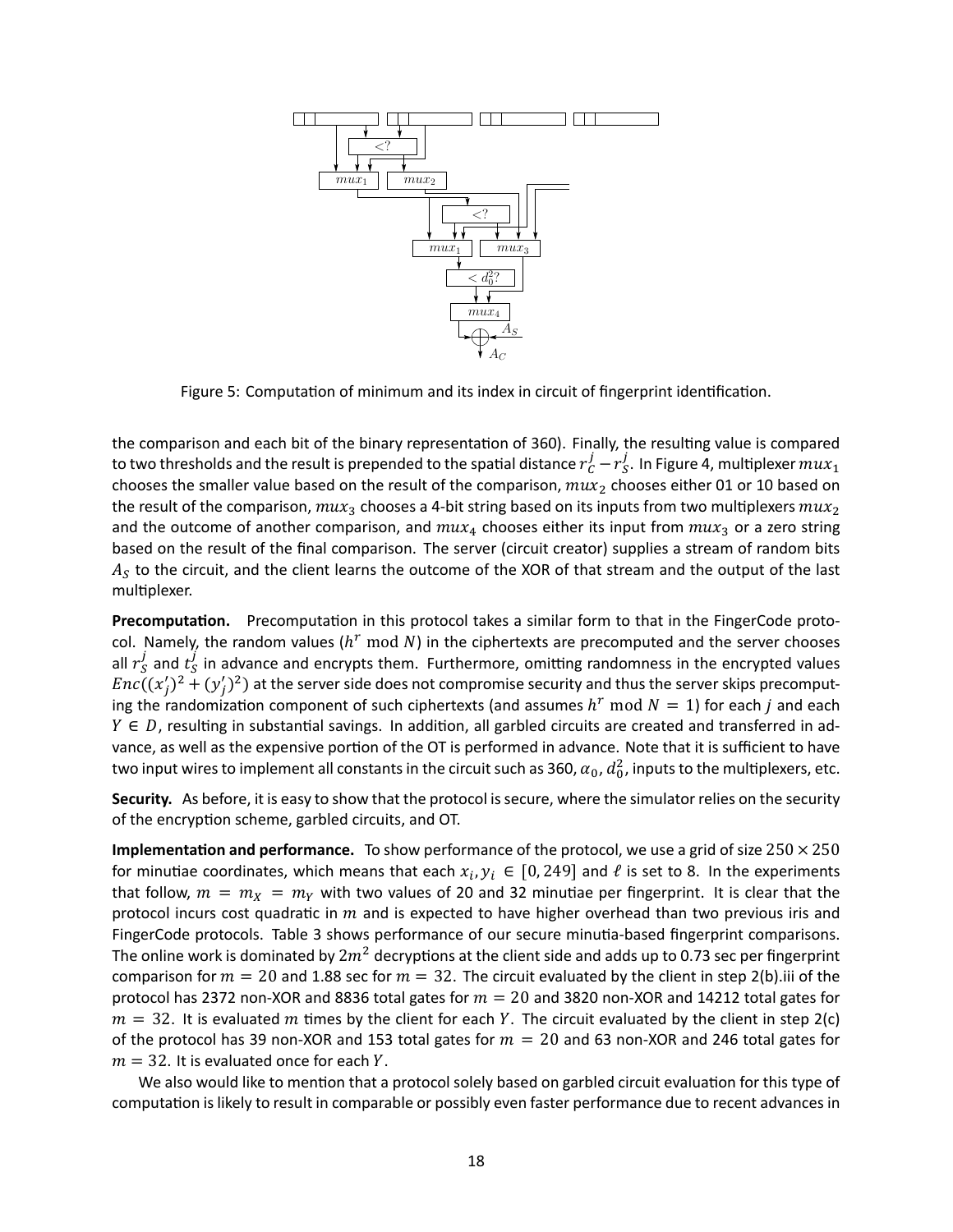|               |          | <b>Offline</b>           |                           |                            |  |
|---------------|----------|--------------------------|---------------------------|----------------------------|--|
| Setup         |          | Encryption               | <b>Circuit</b>            | Total                      |  |
| <b>Server</b> | $m = 20$ | 72 msec + 2990 msec/rec  | 1868 msec + 1159 msec/rec | 1940 msec + 4149 msec/rec  |  |
|               | $m = 32$ | 114 msec + 7682 msec/rec | 2114 msec + 2117 msec/rec | 2228 msec + 9799 msec/rec  |  |
| <b>Client</b> | $m = 20$ | 288 msec                 | 1866 msec + 212 msec/rec  | $2154$ msec + 212 msec/rec |  |
|               | $m = 32$ | 460 msec                 | 2380 msec + 552 msec/rec  | 2840 msec + 552 msec/rec   |  |
| Comm          | $m = 20$ | 0                        | $11.6KB + 83KB$ /rec      | $11.6KB + 83KB/rec$        |  |
|               | $m = 32$ | 0                        | 11.6KB + 133KB/rec        | 11.6KB + 133KB/rec         |  |

|               | Setup    | Online                  |                |                         |  |
|---------------|----------|-------------------------|----------------|-------------------------|--|
|               |          | Encryption              | <b>Circuit</b> | Total                   |  |
| <b>Server</b> | $m = 20$ | 3.6 msec + 100 msec/rec | 30 msec/rec    | 3.6 msec + 130 msec/rec |  |
|               | $m = 32$ | $6$ msec + 262 msec/rec | 77 msec/rec    | 6 msec + 339 msec/rec   |  |
| <b>Client</b> | $m = 20$ | 15 msec + 580 msec/rec  | 145 msec/rec   | 15 msec + 725 msec/rec  |  |
|               | $m = 32$ | 25 msec + 1502 msec/rec | 374 msec/rec   | 25 msec + 1876 msec/rec |  |
| Comm          | $m = 20$ | $10KB + 100KB/rec$      | 22.3KB/rec     | 10KB + 122.3KB/rec      |  |
|               | $m = 32$ | 16KB + 256KB/rec        | 38.2KB/rec     | 16KB + 294.2KB/rec      |  |

the speed of garbled circuit evaluation and OT extensions (such as [7] and [38, 2], respectively). To realize that, the circuit would need to perform additional  $2m^2$  multiplications (as well as additional additions and subtractions) per  $Y$ , with the additional number of gates exceeding the current number of gates in the circuits. This means that using the techniques that we implement the offline work associated with circuit construction (per  $Y$ ) will increase, but the online communication should decrease.

# **6 Summary of Design Principles and Results**

The protocol design presented in this chapter suggests certain principles that lead to an efficient implementation of a privacy-preserving protocol for biometric identification. First, notice that in the computation described in this chapter, as well as in other literature, first a distance between biometric template  $X$  and each biometric template  $Y$  in the database is computed followed by a comparison operation. The comparison can be performed to either (i) determine whether the distance  $dist(X, Y)$  is below a certain threshold (where the threshold can be specific to each  $Y$  or fixed for all  $Y$ ) or (ii) determine whether the minimum of all distances  $dist(X, Y)$  is below a certain threshold. In both cases an equivalent number of comparisons is performed. Several existing efficient protocols compute the distance function using homomorphic encryption, but then resort to a different technique for the comparisons. Therefore, the client first communicates its encrypted biometric template  $X$  to the server, the server next computes the distances, and both the client and the server are involved in the comparison protocol. We thus obtain the following:

- 1. *RepresentaƟon of client's biometric data maƩers.* The server's work for processing each record in its database can be significantly reduced if the client's data is provided in the form that optimizes server's computation (for instance, computing  $Enc(-a)$  from  $Enc(a)$  could be one of the most expensive operations). This one-time cost at the client's side has far-reaching consequences for the performance of the overall protocol.
- 2. *Operations that manipulate bits are the fastest outside encryption.* Any protocol for biometric identification is expected to use comparisons. Despite recent advances in the techniques for carrying out secure comparisons over encrypted data which make them practical (e.g., [21]), garbled circuit evaluation is better suited for a large volume of such operations. Furthermore, when the range of values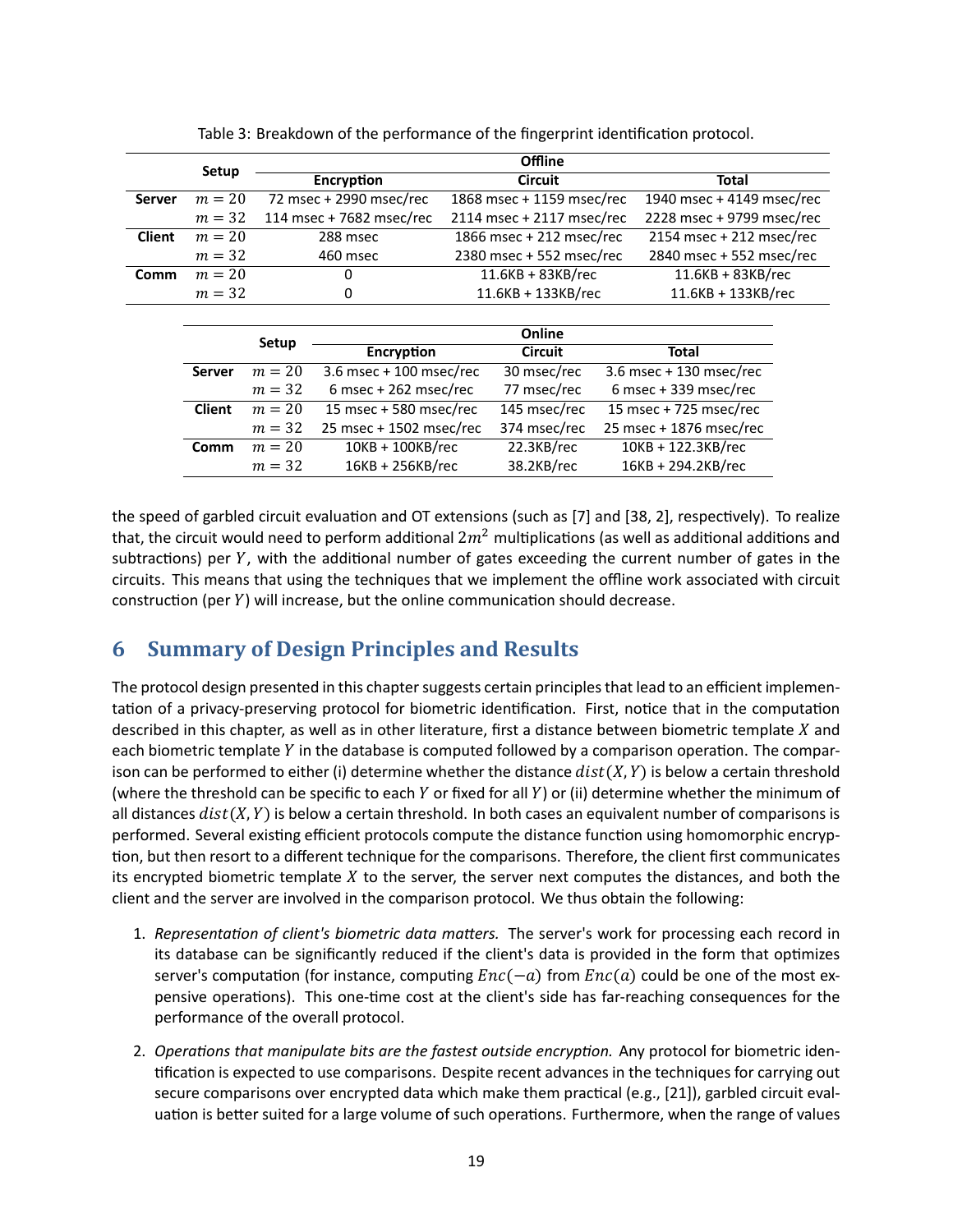being compared is small and many comparisons are necessary, additional techniques such as OT can be utilized at low cost [49].

3. A substantial speedup can be seen from proper tuning of encryption tools. Privacy-preserving protocols that rely on homomorphic encryption can benefit immensely from a wise choice of encryption scheme and its usage. Traditionally, packing was used to reduce overhead of privacy-preserving protocols including asymptotic complexity (see, e.g., [44] for an example). When computation is carried out on integers of small size, alternative encryption schemes such as DGK or additively homomorphic ElGamal implemented over elliptic curves can significantly improve performance. The performance that the solutions presented in this chapter achieve would not be possible without the right choice of encryption schemes.

Using these principles and a number of new techniques, in this chapter we demonstrate secure protocols for iris and fingerprint identification that use standard biometric recognition algorithms. The optimization techniques employed in this chapter allow for fast performance of three secure biometric identification protocols:

- One of the first privacy-preserving two-party protocols for iris codes using current biometric recognition algorithms. Despite the length of iris codes' representation and complexity of their processing, the protocol we present allows a secure comparison between two biometric templates to be performed in 0.15 second with communication of under 18KB. Furthermore, when the iris codes are known to be well-aligned and their rotation is not necessary, the overhead decreases by an order of magnitude to 14 msec computation and 2KB communication per comparison.
- A privacy-preserving and extremely efficient two-party protocol for FingerCodes used for low-cost fingerprint recognition. Comparing two fingerprints requires approximately 1 msec of computation, allowing thousands of biometric templates to be processed in a matter of seconds. Communication overhead is also very modest with less than 1KB per biometric comparison.
- Secure fingerprint recognition based on minutiae pairings that utilizes most complex algorithms over unordered sets with spatial and directional differences. The implementation results suggest that such secure fingerprint identification can be performed using approximately 1 second per record.

# **7 Further Reading**

Most of the material presented in this chapter appeared in [10]. Two privacy-preserving approaches for FingerCodes (with higher overhead) are available in [5] and in [33]. Minutia-based fingerprint matching (also with higher overhead) is available in [55]. Additionally, some publications (e.g., [25]) propose alternative mechanisms for privacy-preserving authentication (as opposed to identification) without using standard algorithms for comparing two biometric templates.

A number of publications [24, 53, 49] target the problem of privacy-preserving face recognition. The first two of these [24, 53] build solutions based on the Eigenfaces algorithm (where [53] improves the performance of the technique in [24]), while [49] designs a new face recognition algorithm together with its privacy-preserving realization called SciFi. The design targeted to simultaneously address robustness of the face recognition algorithm to different viewing conditions and efficiency when used for secure computation. Several papers have since improved on the techniques used in SciFi [32, 15, 54].

The problem of privacy-preserving iris matching has been addressed in [43] and [16] using garbled circuits. Luo et al. [43] reduce computational cost of iris matching by using a common mask between the two protocol participants, although at the cost of a slight increase of false accept and false reject rates. Bringer et al. [16] use filtering techniques to improve performance of secure iris matching.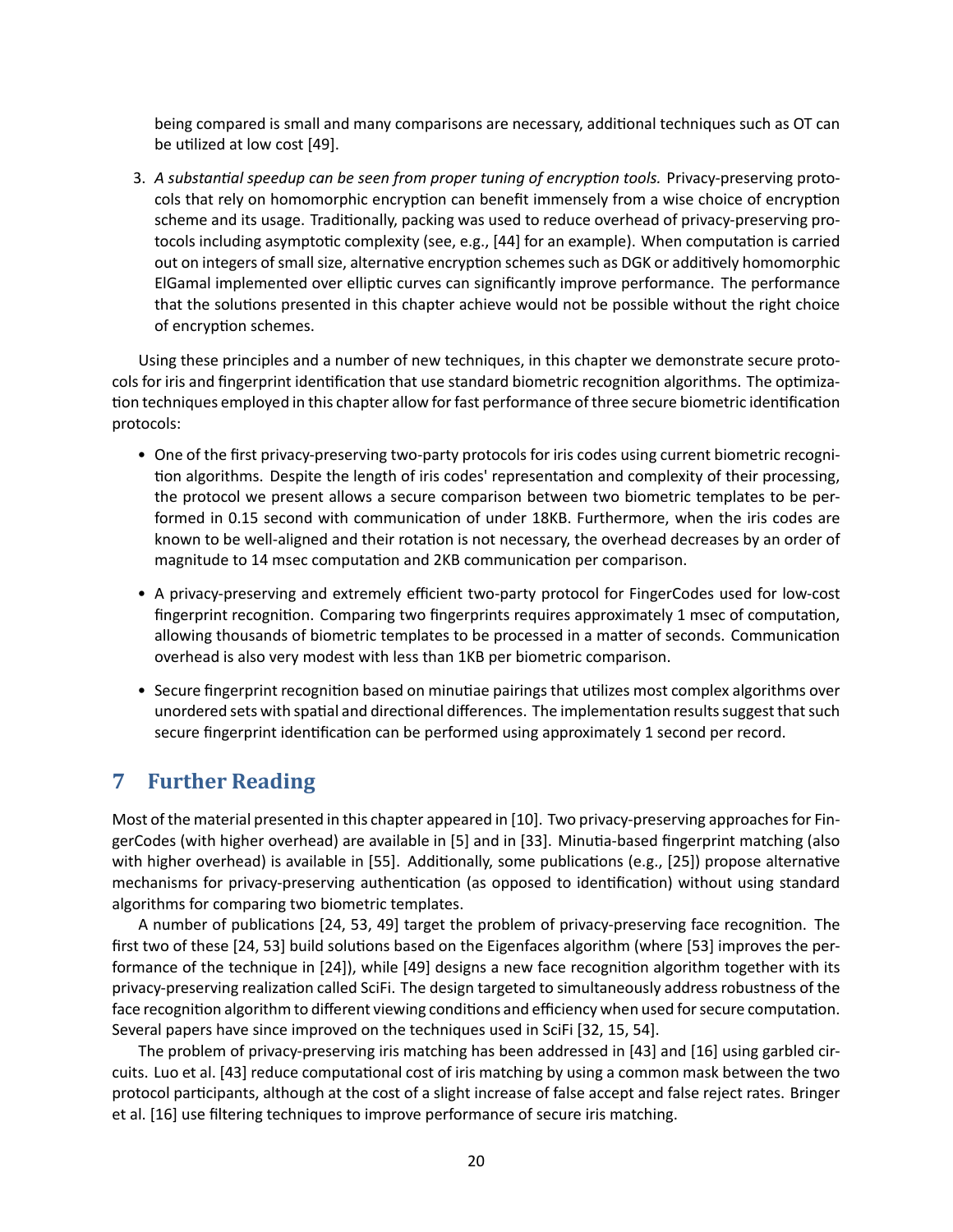There are also publications that treat biometric authentication with privacy protection without implementing an exact algorithm used to compare a specific biometric modality. For example, [13] describes a biometric authentication mechanism where the Hamming distance is used as the distance metric and the authentication server is composed of three entities that must not collude. Consequently, [4] extends that work with a classifier.

General secure multi-party computation techniques can also be used for secure biometric identification, and literature on this topic is extensive. Starting from the seminal work on garbled circuit evaluation [59, 28], it has been known that any function can be securely evaluated by representing it as a boolean circuit. Similar results are also known for securely evaluating any function using secret sharing techniques (e.g., [52]) or homomorphic encryption (e.g., [19]). In the last several years a number of tools have been developed for automatically creating a secure protocol from a function description written in a high-level language. Examples include Fairplay [45], VIFF [22], TASTY [29], PICCO [60], and others. It is, however, usually the case that custom optimized protocols constructed for specific applications outperform solutions based on general techniques. Such custom solutions are known for a wide range of application (e.g., set operations, DNA matching, k-means clustering, etc.), and this chapter focuses on secure biometric identification using iris codes and fingerprints. Furthermore, some of the optimizations presented in this chapter can find their uses in protocol design for other applications, as well as general compilers and tools such as TASTY [29].

An overview of privacy-preserving biometric identification is presented in [14].

## **References**

- [1] M. Aliasgari, M. Blanton, Y. Zhang, and A. Steele. Secure computation on floating point numbers. In *Network and Distributed System Security Symposuim (NDSS)*, 2013.
- [2] G. Asharov, Y. Lindell, T. Schneider, and M. Zohner. More efficient oblivious transfer and extensions for faster secure computation. In *ACM Conference on Computer and Communications Security (CCS)*, pages 535--548, 2013.
- [3] M. Atallah, M. Bykova, J. Li, K. Frikken, and M. Topkara. Private collaborative forecasting and benchmarking. In *ACM Workshop on Privacy in the Electronic Society (WPES)*, pages 103--114, 2004.
- [4] M. Barbosa, T. Brouard, S. Cauchie, and S. de Sousa. Secure biometric authentication with improved accuracy. In *Australasian conference on InformaƟon Security and Privacy (ACISP)*, pages 21--36, 2008.
- [5] M. Barni, T. Bianchi, D. Catalano, M. Di Raimondo, R. Labati, P. Failla, D. Fiore, R. Lazzeretti, V. Piuri, F. Scotti, and A. Piva. Privacy-preserving fingercode authentication. In ACM Workshop on Multimedia *and Security (MM&Sec)*, pages 231--240, 2010.
- [6] N. Barzegar and M. Moin. A new user dependent iris recognition system based on an area preserving pointwise level set segmentation approach. *EURASIP Journal on Advances in Signal Processing*, pages 1--13, 2009.
- [7] M. Bellare, V. T. Hoang, S. Keelveedhi, and P. Rogaway. Efficient garbling from a fixed-key blockcipher. In *IEEE Symposium on Security and Privacy*, pages 478--492, 2013.
- [8] M. Blanton. Empirical evaluation of secure two-party computation models. Technical Report TR 2005-58, CERIAS, Purdue University, 2005.
- [9] M. Blanton and M. Aliasgari. Secure computation of biometric matching. Technical Report 2009-03, Department of Computer Science and Engineering, University of Notre Dame, 2009.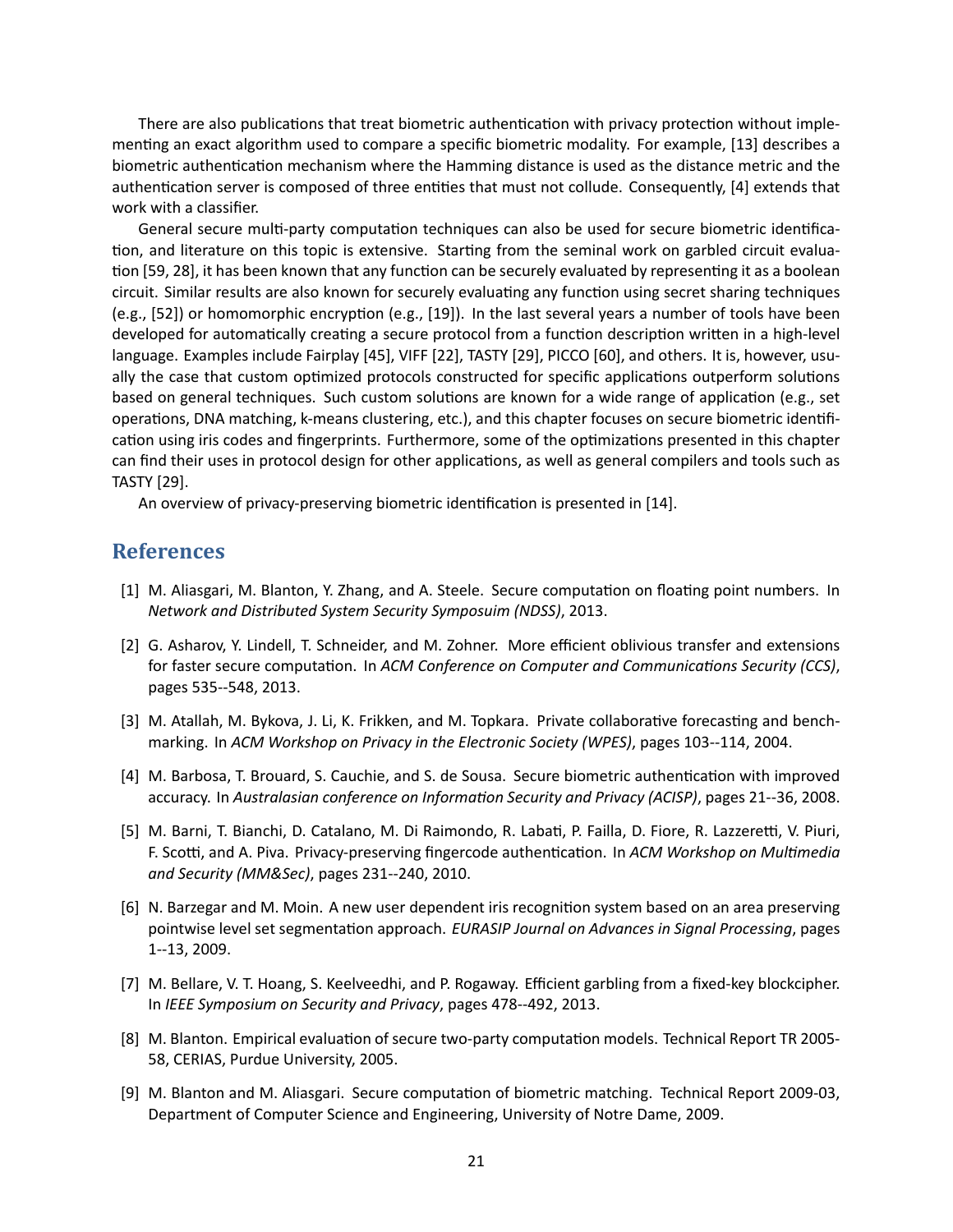- [10] M. Blanton and P. Gasti. Secure and efficient protocols for iris and fingerprint identification. In *European Symposium on Research in Computer Security (ESORICS)*, pages 190--209, 2011.
- [11] M. Blanton, A. Steele, and M. Aliasgari. Data-oblivious graph algorithms for secure computation and outsourcing. In *ACM Symposium on Information, Computer and Communications Security (ASIACCS)*, pages 183--194, 2013.
- [12] D. Bogdanov, M. Niitsoo, T. Toft, and J. Willemson. High-performance secure multi-party computation for data mining applications. *International Journal of Information Security*, 11(6):403--418, 2012.
- [13] J. Bringer, H. Chabanne, M. Izabachene, D. Pointcheval, Q. Tang, and S. Zimmer. An application of the Goldwasser-Micali cryptosystem to biometric authentication. In *Australasian conference on Informa-Ɵon Security and Privacy (ACISP)*, volume 4586 of *LNCS*, pages 96--106, 2007.
- [14] J. Bringer, H. Chabanne, and A. Patey. Privacy-preserving biometric identification using secure multiparty computation: An overview and recent trends. *IEEE Signal Processing Magazine*, 30(2):42--52, 2013.
- [15] J. Bringer, H. Chabanne, and A. Patey. SHADE: Secure Hamming distance computation from oblivious transfer. In *Financial Cryptography Workshops*, volume 7862 of *LNCS*, pages 164--176. Springer, 2013.
- [16] J. Bringer, M. Favre, H. Chabanne, and A. Patey. Faster secure computation for biometric identification using filtering. In *IAPR International Conference on Biometrics (ICB)*, pages 257--264, 2012.
- [17] P. Bunn and R. Ostrovsky. Secure two-party k-means clustering. In *ACM Conference on Computer and CommunicaƟons Security (CCS)*, pages 486--497, 2007.
- [18] O. Catrina and A. Saxena. Secure computation with fixed-point numbers. In *Financial Cryptography and Data Security*, pages 35--50, 2010.
- [19] R. Cramer, I. Damgård, and J. Nielsen. Multiparty computation from threshold homomorphic encryp-Ɵon. In *Advances in Cryptology - EUROCRYPT*, pages 280--300, 2001.
- [20] I. Damgård, M. Geisler, and M. Krøigård. A correction to efficient and secure comparison for on-line auctions. Cryptology ePrint Archive, Report 2008/321, 2008.
- [21] I. Damgård, M. Geisler, and M. Krøigård. Homomorphic encryption and secure comparison. *Journal of Applied Cryptology*, 1(1):22--31, 2008.
- [22] I. Damgård, M. Geisler, and M. Krøigård. Asynchronous multiparty computation: Theory and implementation. In *Public Key Cryptography (PKC)*, pages 160--179, 2009.
- [23] J. Daugman. How iris recognition works. IEEE Transactions on Circuits and Systems for Video Technol*ogy*, 14(1):21--30, 2004.
- [24] Z. Erkin, M. Franz, J. Guajardo, S. Katzenbeisser, I. Lagendijk, and T. Toft. Privacy-preserving face recognition. In *Privacy Enchancing Technologies Symposium (PETS)*, pages 235--253, 2009.
- [25] Q. Feng, F. Su, and A. Cai. Privacy-preserving authentication using fingerprint. *International Journal of InnovaƟve CompuƟng, InformaƟon and Control*, 8(11):8001--8018, 2012.
- [26] L. Ford and D. Fulkerson. *Flows in Networks*. Princeton University Press, 1962.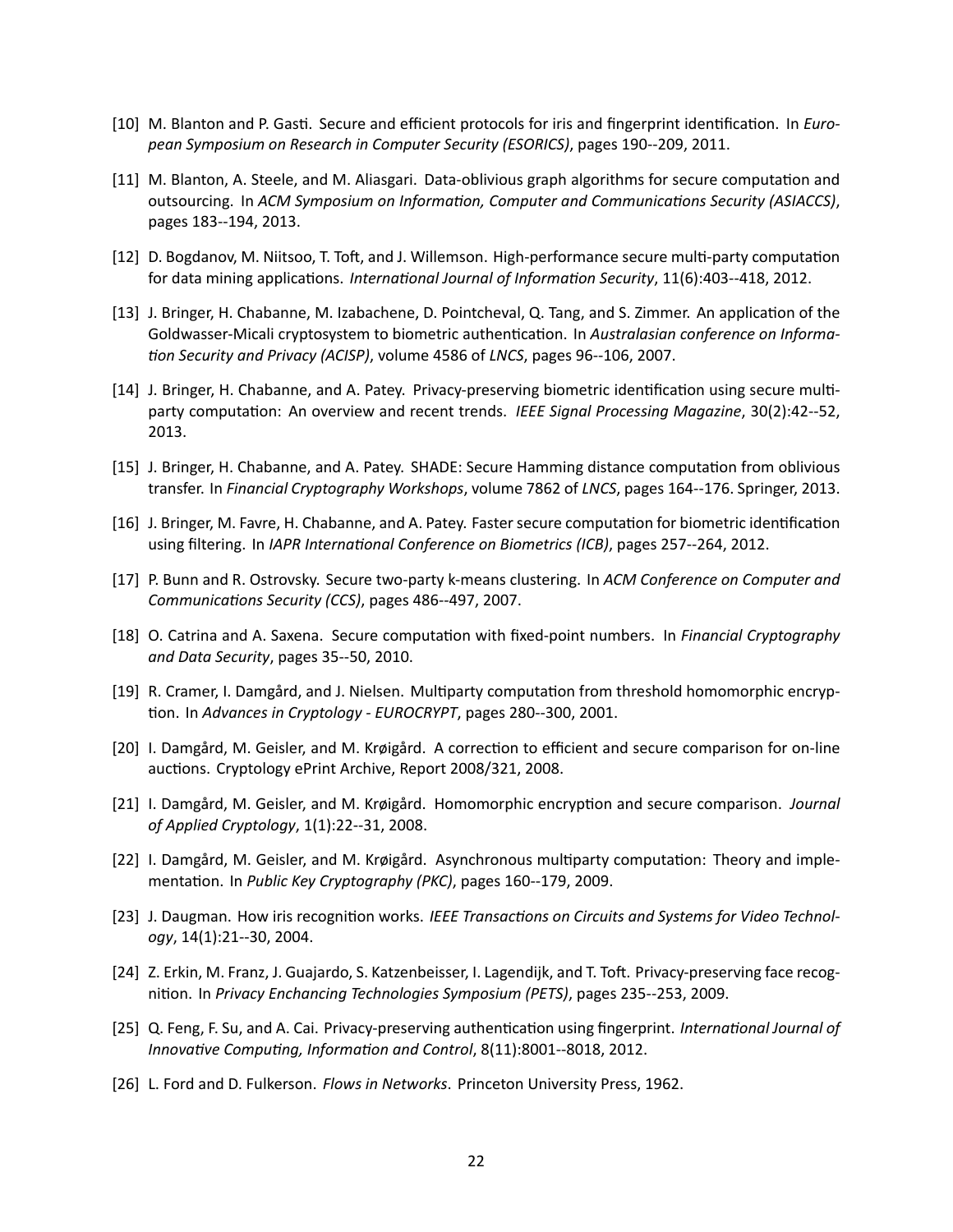- [27] O. Goldreich. *Foundations of Cryptography: Volume 2, Basic Applications*. Cambridge University Press, 2004.
- [28] O. Goldreich, S. Micali, and A. Wigderson. How to play any mental game or a completeness theorem for protocols with honest majority. In *ACM Symposium on Theory of Computing (STOC)*, pages 218--229, 1987.
- [29] W. Henecka, S. Kogl, A.-R. Sadeghi, T. Schneider, and I. Wehrenberg. TASTY: Tool for Automating Secure Two-partY computaƟons. In *ACM Conference on Computer and CommunicaƟons Security (CCS)*, pages 451--462, 2010.
- [30] T. Hoens, M. Blanton, and N. Chawla. A private and reliable recommendation system using a social network. In *IEEE International Conference on Information Privacy, Security, Risk and Trust (PASSAT)*, pages 816--825, 2010.
- [31] K. Hollingsworth, K. Bowyer, and P. Flynn. The best bits in an iris code. *IEEE Transactions on Pattern Analysis and Machine Intelligence*, 31(6):964--973, June 2009.
- [32] Y. Huang, D. Evans, J. Katz, and L. Malka. Faster secure two-party computation using garbled circuits. In *USENIX Security Symposium*, 2011.
- [33] Y. Huang, L. Malka, D. Evans, and J. Katz. Efficient privacy-preserving biometric identification. In *Network and Distributed System Security Symposuim (NDSS)*, 2011.
- [34] Multiprecision Integer and Rational Arithmetic C/C++ Library. http://www.shamus.ie/.
- [35] Y. Ishai, J. Kilian, K. Nissim, and E. Petrank. Extending oblivious tranfers efficiently. In *Advances in Cryptology - CRYPTO*, pages 145--161, 2003.
- [36] A. Jain, S. Prabhakar, L. Hong, and S. Pankanti. Filterbank-based fingerprint matching. *IEEE Transactions on Image Processing*, 9(5):846--859, 2000.
- [37] T.-Y. Jea and V. Govindaraju. A minutia-based partial fingerprint recognition system. Pattern Recogni-*Ɵon*, 38(10):1672--1684, 2005.
- [38] V. Kolesnikov and R. Kumaresan. Improved OT extension for transferring short secrets. In *CRYPTO*, pages 54--70, 2013.
- [39] V. Kolesnikov, A.-R. Sadeghi, and T. Schneider. Improved garbled circuit building blocks and applications to auctions and computing minima. In *Cryptology and Network Security (CANS)*, pages 1--20, 2009.
- [40] V. Kolesnikov and T. Schneider. Improved garbled circuit: Free XOR gates and applications. In *Interna-Ɵonal Colloquium on Automata, Languages and Programming (ICALP)*, pages 486--498, 2008.
- [41] Y. Lindell and B. Pinkas. A proof of security of Yao's protocol for two-party computation. *Journal of Cryptology*, 22(2):161--188, 2009.
- [42] Y. Lindell, B. Pinkas, and N. Smart. Implementing two-party computation efficiently with security against malicious adversaries. In *Security and Cryptography for Networks (SCN)*, pages 2--20, 2008.
- [43] Y. Luo, S.-C. Cheung, T. Pignata, R. Lazzeretti, and M. Barni. An efficient protocol for private iris-code matching by means of garbled circuits. In *IEEE International Conference on Image Processing (ICIP)*, pages 2653--2656, 2012.